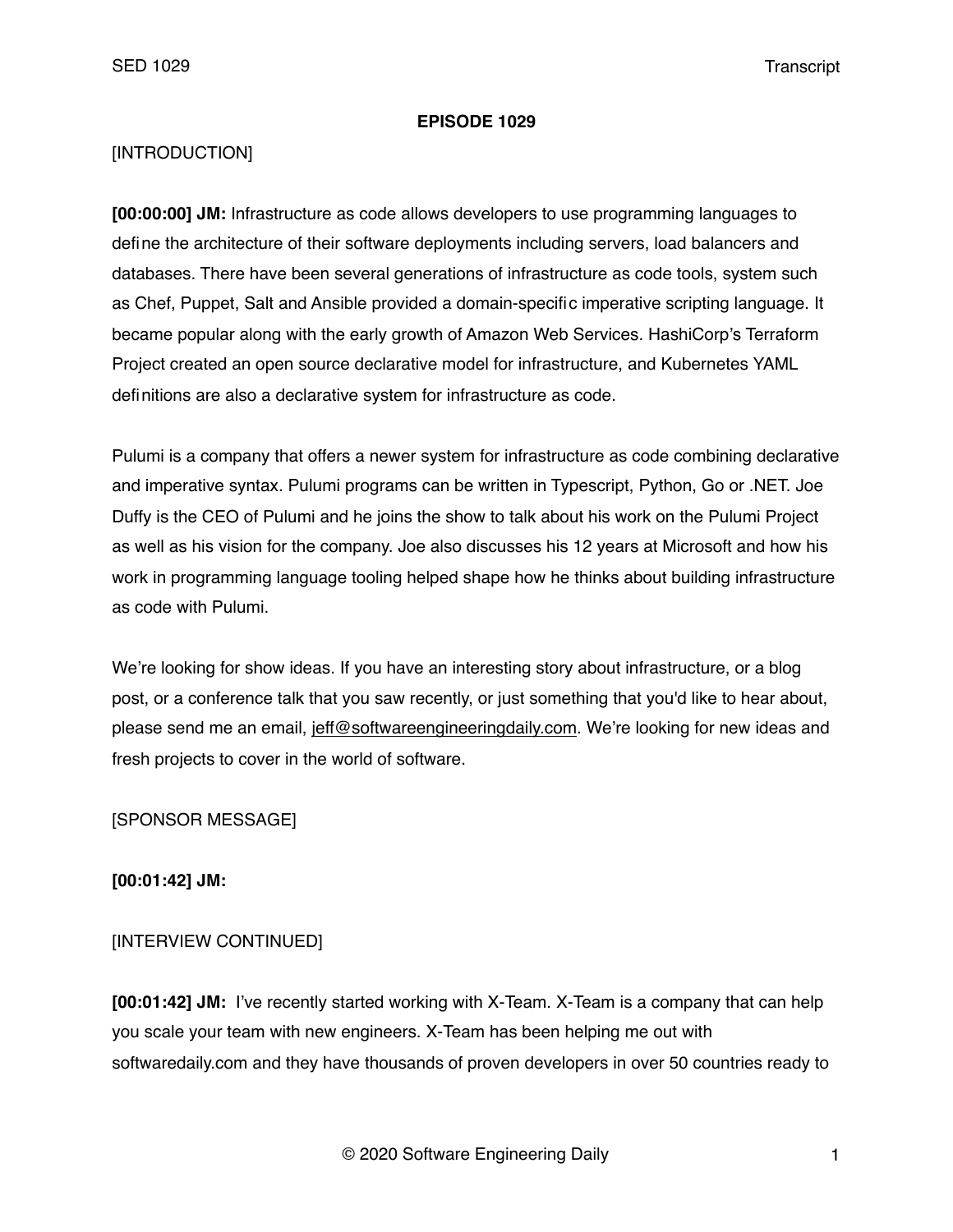join your team and they can provide an immediate positive impact and lets you get back to focusing on what's most important, which is moving your team forward.

X-Team is able to support a wide range of needs. If you need DevOps, or mobile engineers, or backend architecture, or ecommerce, or frontend development, X-Team can help you with what you need. They've got a full-range of technologists who can help with AWS, and Go lang, and Shopify, and JavaScript, and Java. Whatever your engineering team needs to get to the points of scale that you want to get to, X-Team can help you grow your team. They offer flexible options if you're looking to grow your team efficiently, and their model allows for seamless integration with companies and teams of all sizes. Whether you're a gigantic company like Riot Games, or Coinbase, or Google, or if you're a tiny company like Software Daily. You can get help with the technologies that you need. If you're interested, you can go to x-team.com/sedaily. That's x-team.com/sedaily to learn about getting some help with your engineering projects from X-Team.

Thank you to X-Team for being a sponsor of Software Engineering Daily.

#### [INTERVIEW]

**[00:03:27] JM:** Joe Duffy, welcome to Software Engineering Daily.

**[00:03:29] JD:** Hey, it's great to be here. Thanks.

**[00:03:31] JM:** You run Pulumi, which is a company building tools around infrastructure as code, and when I think about the evolution of infrastructure as code, I think of several generations. You've got the bash scripting generation, and then the Chef, Puppet, Salt stack generation of tools, then maybe cloud formation in Terraform, and then the current state of affairs where it's container orchestration, a lot of Kubernetes, and obviously these generations overlap with each other. They're not exactly mutually exclusive. But I'd like to start by getting your historical reflections on the different generations of infrastructure as code.

**[00:04:10] JD:** Yeah. It's a great question. I think a lot of the changes kind of mirror the changes in the cloud, honestly. I think you look back to the first generation of infrastructure tools, you

© 2020 Software Engineering Daily 2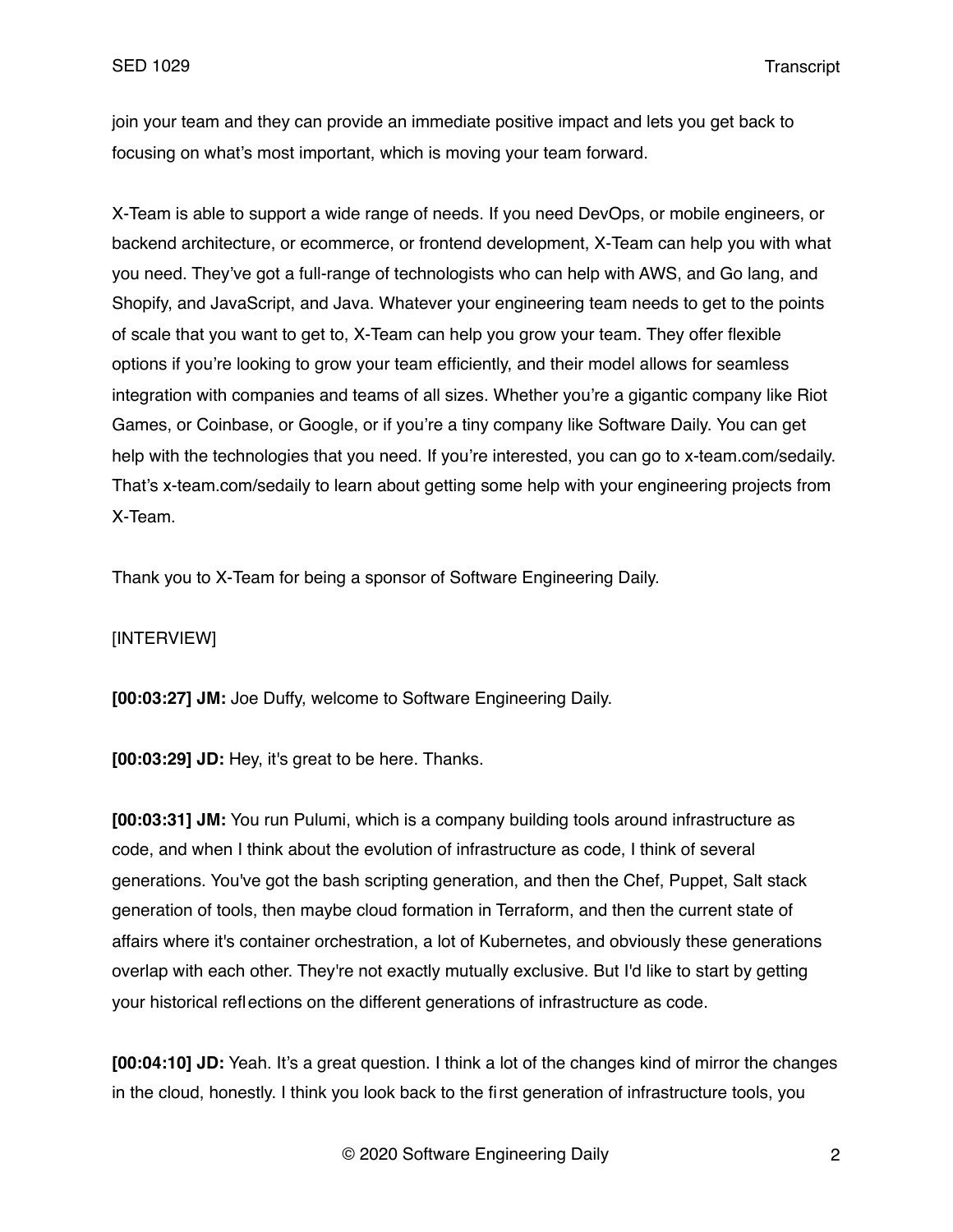look at bash scripting and just sort of manual processes. A lot of teams previously that developers would file tickets to have their IT organization stand up servers, and then that turned into scripting, and then Chef and Puppet really were the first time where, "Hey, let's use code to solve some of these challenges." But those were really born in a world of virtual machines and configuration where you're patching servers. You're not provisioning new servers. They go over the years and then the cloud vendors themselves introduced their own infrastructure as code tools, with cloud formation, arm templates, Google deployment manager.

Terraform was born around the time of cloud formation. I think Terraform was the first that really said, "Hey, let's take a consistent approach to this provisioning challenge where we're provisioning new infrastructure," and that's a DSL, which is definitely a step function better than using YAML or JSON. I think these days, you see Pulumi, the approach that we took is embracing general-purpose languages like Python, JavaScript, typescript, Go, C#, and AWS has the CDK Project, which is kind of taking a similar approach, but for the more AWS only style of project. I think that's really trying to recognize that, "Hey, developers these days really do have to think about cloud infrastructure in addition to the infrastructure teams themselves."

**[00:05:52] JM:** Give a brief overview for how Pulumi approaches infrastructure as code.

**[00:05:57] JD:** Yes, my background, I was at Microsoft for a while and I actually ran the languages groups before leaving. So I came from a very developer-oriented background, where what got me up out of bed in the morning was thinking about developer productivity and really giving great tools to developers.

When I came to the infrastructure as code space, it kind of struck me that we just sort of applied different standards to the productivity, the tooling, the ability to test your infrastructure. We really wanted to take everything we knew and love about application development and apply that to infrastructure development.

It's great for infrastructure engineers who want to be more productive. They want be able to share and reuse patterns rather than copy and pasting, but also acts as a bridge. So now, "Hey, the development team can be a little bit more self-served." In small teams, you really don't want to have that divide between the two, the infrastructure team and the developers. You just want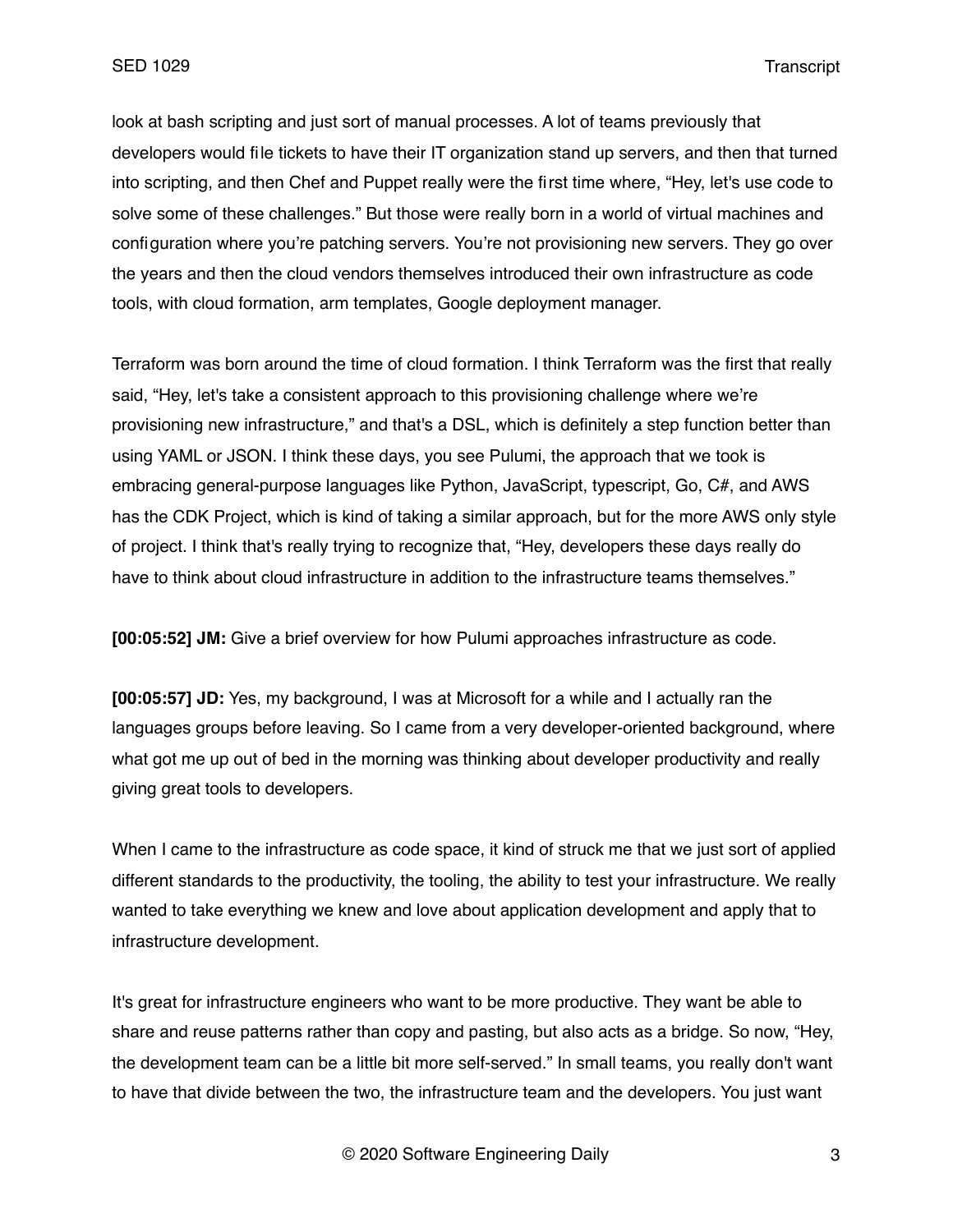to say, "Hey, engineering team, go build something great and use the cloud to do it." But in larger teams, you actually see the infrastructure team wants to let their developers go and spin up new microservices or serverless functions or queue in databases. But the technologies today sort of kind of force the silo, because they're fundamentally different languages, different tools. We took an approach of saying, "Hey, let's unify those two sides of the engineering house and really help people work better together using familiar tools and languages."

**[00:07:27] JM:** Describe the difference between imperative and declarative programming. When it comes to infrastructure as code, what are the merits and costs of each of those programming paradigms?

**[00:07:42] JD:** Yes, very good question, because a key piece of the magic with infrastructure as code especially for provisioning is the idea that it's based on declaring your desired state. Most infrastructure as code tools, the program, if you will, actually declares a desired state. It says, "Hey, I want these security roles. I want a Kubernetes cluster. I want a database. I want a load balancer. I want all these things." Then the infrastructure as code tool, it's job is to make that happen and to do it in a reliable way where it works not only for the first time you spin up the infrastructure, but then when you go and make a change, like maybe you add a third server. The infrastructure as code tool, you're, again, declaring your goal state. The infrastructure as code tool can say, "Hey, you've already got two. You're asking for a third, so I'm just going to go create that third." It can do this like incremental updating.

The approach that we took was actually kind of marrying the idea of general-purpose languages, which as you mentioned can be imperative. We actually support functional as well with F#, but marrying that model with the declarative model. So you're actually just using an imperative language, so you can use for loops or classes or functions or functional language if you prefer to declare that goal statement. It's still declarative at its core. That's actually a key element that we don't want to lose, because today every cloud vendor has their own SDK. If you want to go write some Python to go spin up some servers, you can do that, but that imperative model without that declarative goal state core, there are a lot of reliability challenges. If it fails, what do you do? How do you recover from a partial state? You don't have a full history of kind of who changed what, when. You can't preview the changes and make a plan before you apply it as two independent steps, which are all key things that infrastructure as code gives you.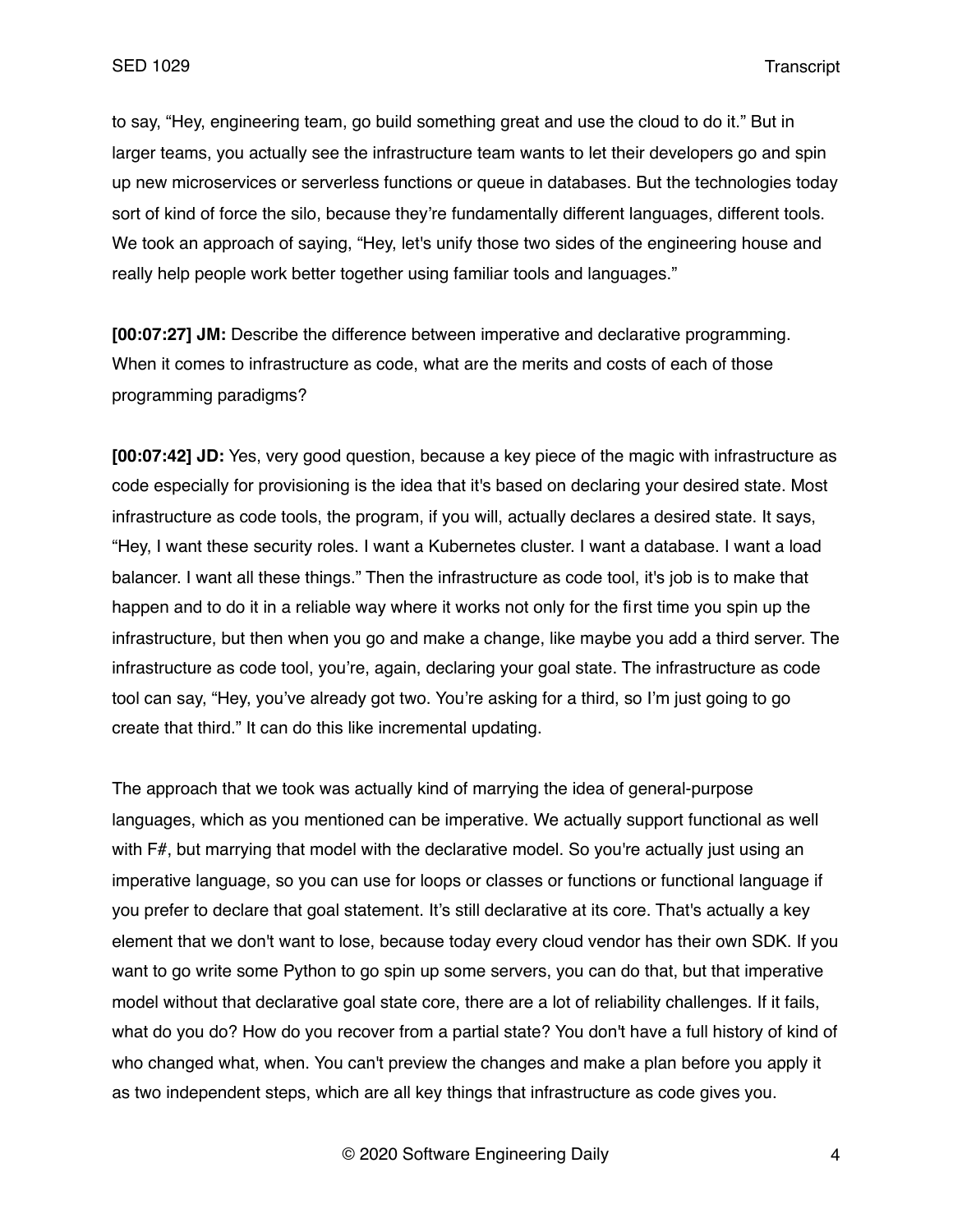**[00:09:37] JM:** I can understand the merits of introducing imperative logic. Like you said, you have if statements and for loops and you don't just have a totally declarative structural representation of what kind of infrastructure you want. But I thought there were some kinds of risks that were associated with imperative logic for describing infrastructure. Are there some kind of risks or downsides or costs to having an imperative model co-mingled with that declarative syntax?

**[00:10:12] JD:** I'd say there are really two things. One, the tool has to get it right, and that's actually tricky. It took us about a year to really figure out how to do this, because you do want to be able to see all the changes before you execute them, right? In a typical imperative model, you don't know what the code is going to do until you run it.

Normally, let's say you're going to deploy a change in its going to lead to downtime. Maybe you're changing a property on a server that can't be updated in place or you're rolling out a new Kubernetes master version and you don't have an HA configuration, and so that change is going to require some downtime.

In many imperative models, until you run the code, you don't know if there's going to be – You don't know what the impacts are going to be, and so you can't plan for that. You can't plan for the downtime. Whereas, we've kind of figured out the hard problem of how do you marry that with the declarative model. The implementation of that is quite difficult and gnarly. It's got a lot of promises and asynchronous dataflow dependencies in its. It was tough to figure out. It took us probably three or four iterations before we really got it right. That's the one area of complexity I would say, or risk, that we don't have because we've figured out how to do that.

The second area of risk that definitely I hear from folks is, "Hey, once you've got a full language, you can build entire castles of complexity," and certainly that's a risk. I think that's a risk with application development too, however. That not one that really resonates too much with me and we don't see that much in practice. It turns out abstraction is kind of a good thing if you want to function here or a class there, you're free to do that. But certainly some people can take it too far.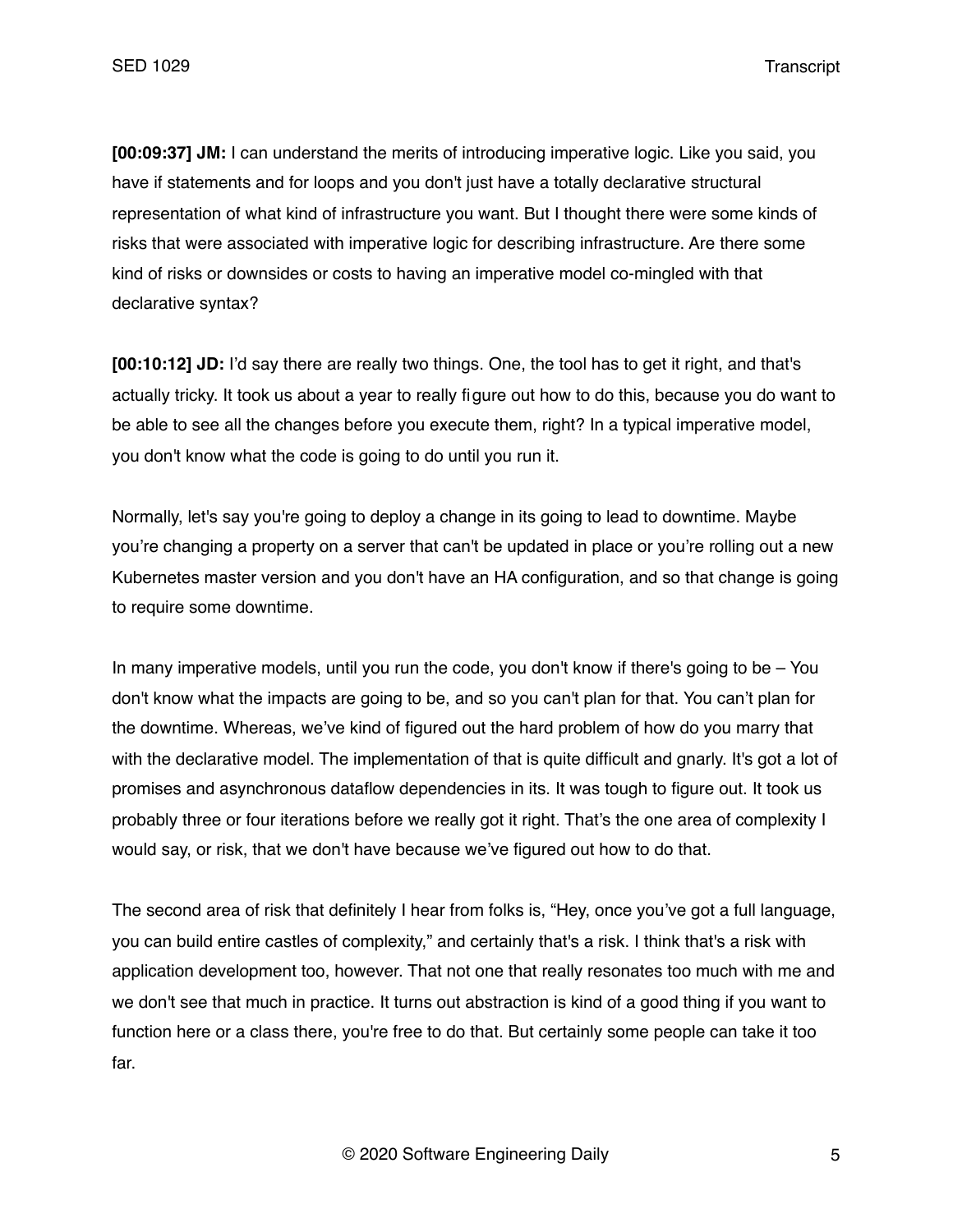If you're having – Like some folks are really religious about their sort of object-oriented patterns, and so if you're seeing factories of factories in your infrastructure as code, maybe that's an antipattern. Certainly, you've got the full power of a language and you can do great things with it, but you can do awful things also.

**[00:12:17] JM:** Have you ever seen that? That sounds horrific.

**[00:12:21] JD:** Not in infrastructure as code. I used to do a lot of Java programming and I definitely saw it.

**[00:12:25] JM:** Same here. I was going to say I've seen that Java code fly.

**[00:12:29] JD:** No. I do see your folks creating factories for servers, and also it's really cool some of the patterns that do emerge that are powerful. Some folks are using abstraction to help tame the complexity of multi-cloud. Being able to run a service on Azure Kubernetes and AWS Kubernetes and have some abstraction that helps maintain that. but you can definitely take it too far for sure.

**[00:12:55] JM:** Now, we've touched on some of the contours of what Pulumi is. It's obviously infrastructure as code. It touches on kind of the foundations of what makes different programming languages useful and how to make developers productive. I think there's a lot of elements to the company that you're trying to build and it kind of resists any analogy to any particular other company. To understand what you're trying to do with Pulumi, I'd like to get a little bit a historical context because you spent 12 years at Microsoft and many of those years were working on language tooling. Of course, this was in the context of Microsoft evolving into a company that was focused on cloud. So I'm sure you were in some really interesting conversations around what's the nature of programming languages. What's the future of programming languages in the context of cloud? I've seen some other projects that are kind of approaching the programming language question with acknowledging the cloud. There is the Brendan Burns M particle, or what was it? The Metaparticle idea.

**[00:14:08] JD:** Metaparticle. Yeah.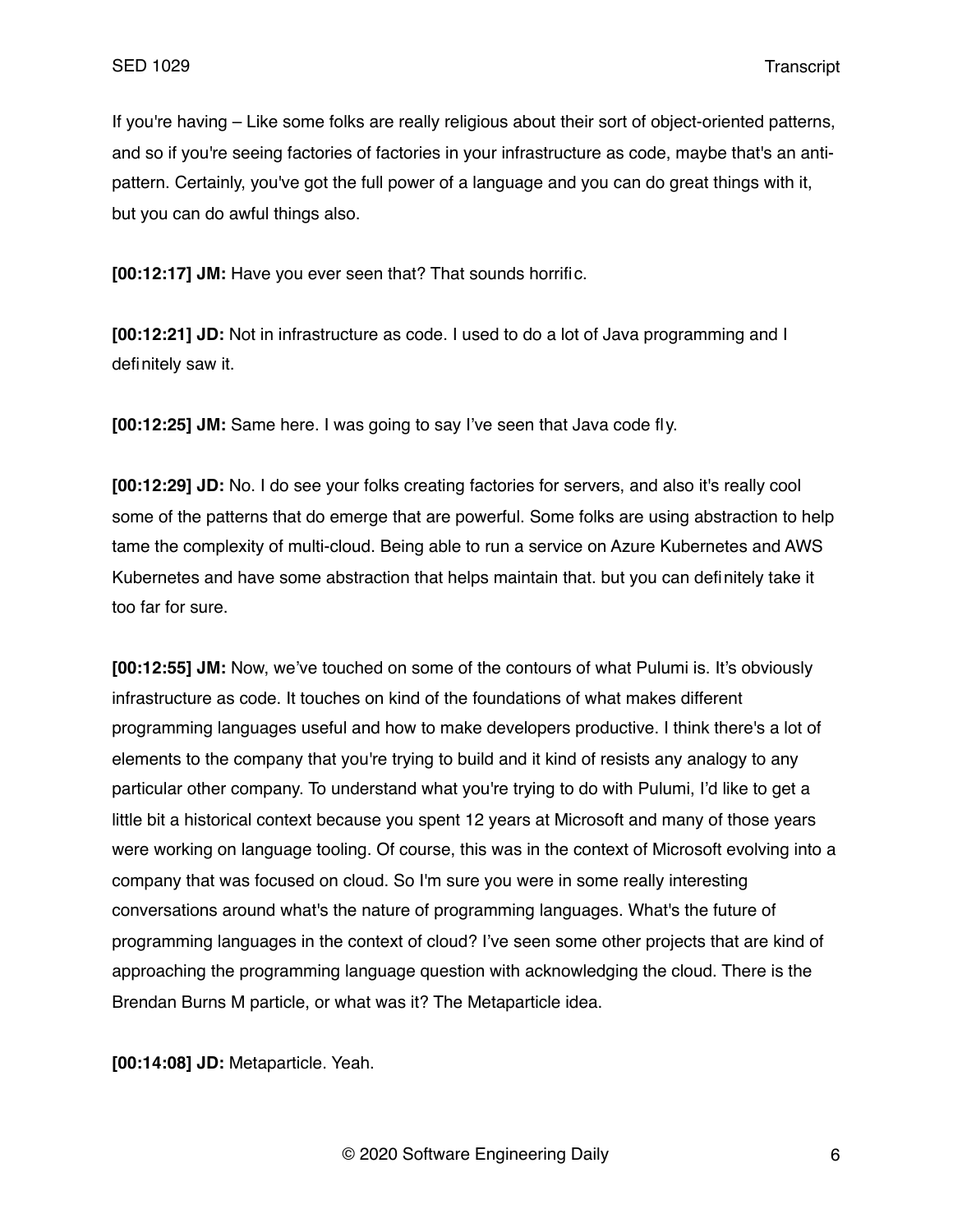**[00:14:10] JM:** There's that thing. There is the Ballerina language, Dark lang, these kinds of like cloud- first programming language things, but I'd really like to get your perspective on how your work on programming languages has informed how you see infrastructure as code.

**[00:14:26] JD:** Yeah. That's a great, great question, because I did not expect to end up building an infrastructure as code platform. It really happened because of that long journey. I'd say, my early days at Microsoft, I was on the C# design team very early on. I worked on some really interesting projects. I think sort of around 2002, 2003 was sort of when multicourse started becoming a thing, and pretty high- level folks at Microsoft started to get a little concerned because if chips were getting faster, then – There's this is old saying, "Andy giveth, and Bill taketh away which," which was Andy Grove at Intel would ship faster processors, and before they would hit the market, Microsoft would figure out new software capabilities that would use up all of that computing power. That really was like the Wintel era, right? There is this nice synergy between the two, and that was threatened. It stalled out around that timeframe.

I sort of led some efforts to try to bring parallel computing into mainstream languages, and through that I kind of realized that there are all these specialized languages that we can learn from and there's – Also, you can read papers from the 1960s and 70s on parallel computing and how it's going to be the next big thing, and a lot of them talk about distributed and computing as well.

Back then, I really brought some of those key ideas into existing languages. Instead of creating a new programming language, like this one, NESL. I can't remember what it stands for, NESL. But they had data fork/join parallelism, data parallelism kind of baked into the language. I use this as inspiration, and I learned from that that while at times libraries are actually kind of an extension of the language itself, you don't always need a new language to express a core concept.

Honestly, a lot of the stuff we did there ended up turning into the async await stuff that started in C# and is now in JavaScript. It's in Python. RUST is now adapting it. A lot of the work we did back then really foreshadowed some of the modern asynchronous computing challenges.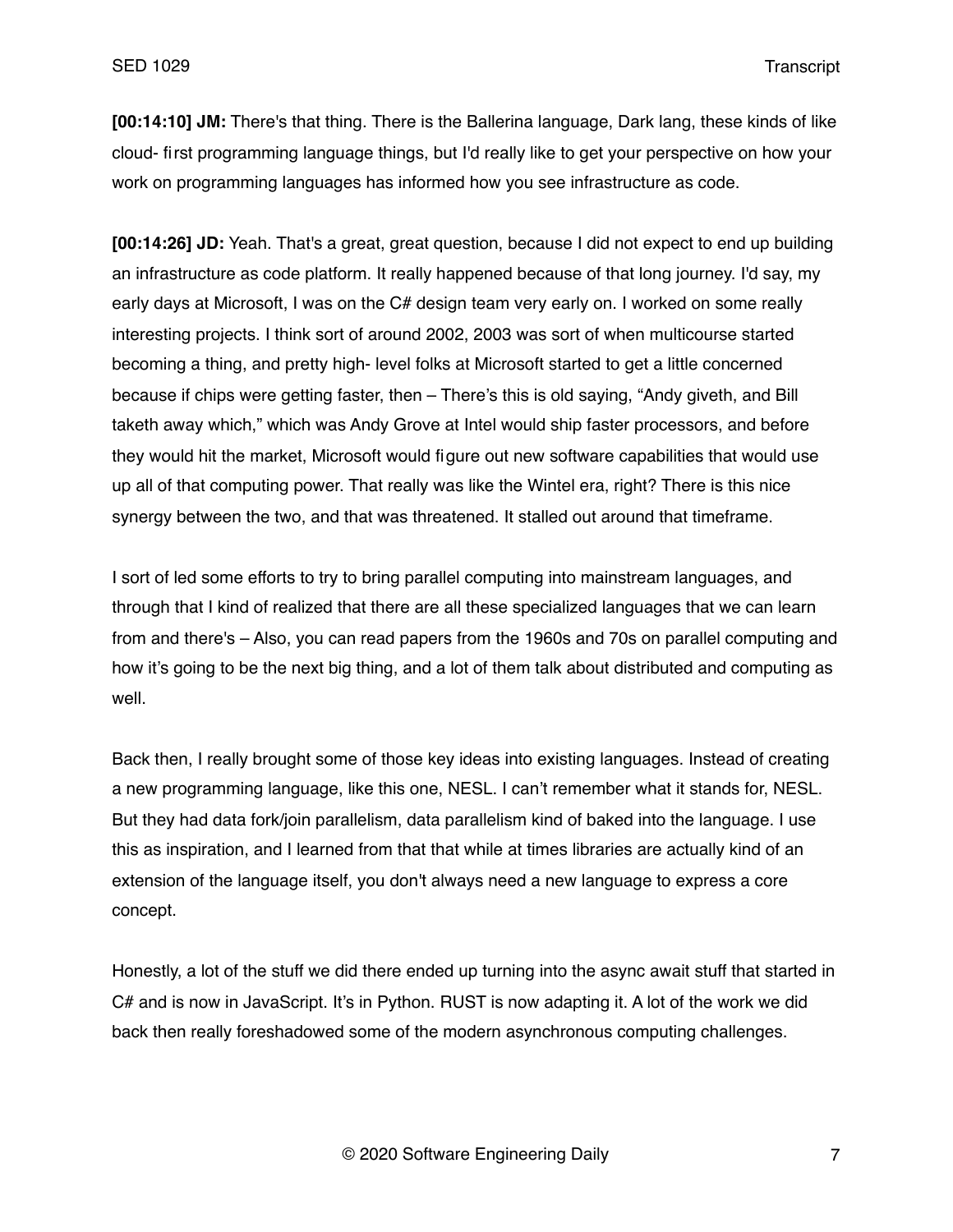I did work on a distributed operating system through that a little bit later around the cloud era where it's more of a distributed operating system with a lot of message passing and, honestly, foreshadow a lot of the microservices challenges that were happening now with service discovery and how things connecting and fault tolerance.

We did create a new language in that process, but ultimately folded a bunch of the ideas back into C# and C++ in fact. I think my biggest takeaway when I came to this new space was although I saw a lot of reasons why a new language might make sense, I saw many more reasons why we didn't need a

new language. I saw, "Hey, we could actually just takes some concepts and put them in the language." At Pulumi, we needed the idea of expressing this goal state with resources and cloud resources, but using promises and existing concepts actually was enough to really get something that worked and worked well. You didn't have to learn a new language. You can use your favorite language still.

That said, languages like Dark, I mean, I love them. They're really pushing the boundaries on the ideas. I think in a lot of these cases you end up pushing the boundaries and then you take the lessons learned and figure out how to apply them back to the existing technologies.

In some cases like with RUST, you really have a breakout success and that thing just becomes – It hits the tipping point to become a thing that exists over the long run. But in either case, I think goodness comes out of it.

**[00:18:04] JM:** What was it like being at Microsoft as the company shifted its core focus to Azure?

**[00:18:11] JD:** It's interesting actually, especially on the other side now where basically we're kind of the interface for a lot of our customers into AWS Azure or Google Cloud. When we started talking about Azure, I mean, it started with Dave Cutler who he's the main architect for Windows NT. He's a very operating system-oriented guy. We used to talk about Red Dog. We used to talk about as a cloud operating system, which is kind of the way I approach a lot of the things with Pulumi. It's like you write your code.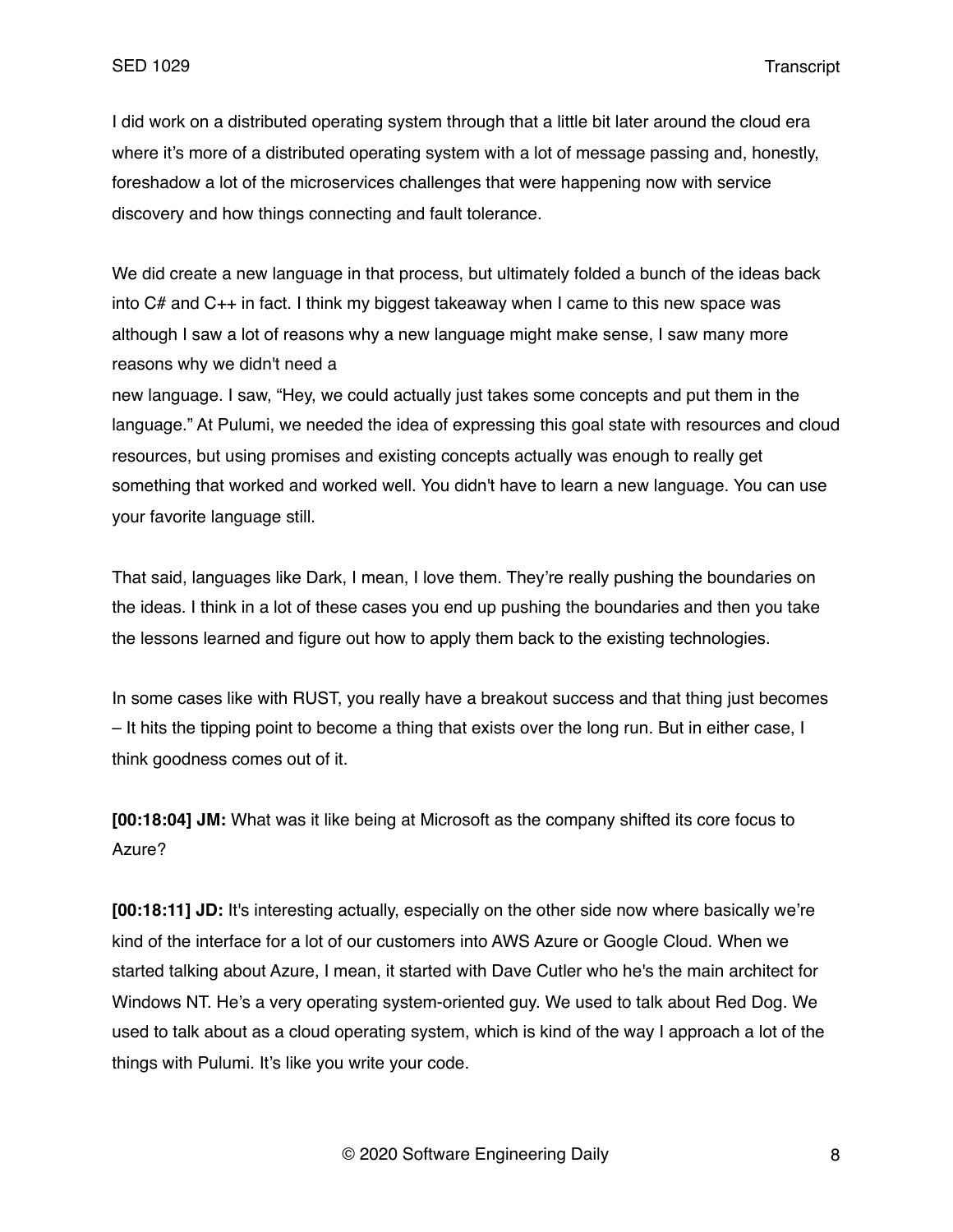Today, imagine you want to write just a normal client-side program, you write a bunch of code and behind-the-scenes there're these operating system kernel objects that get created, file handles and mutexes and sockets and things like this. The operating system manages them. Well, imagine the cloud is just the new operating system and all these resources we talk about are actually just cloud-managed kernel objects in a sense. Well, that's kind of the way that we approached Azure in the early days.

The interesting thing is AWS approached it from a very different angle, and it's actually quite apparent now. I think Azure is much more platforms as you end-to-end sort of platform-y services. AWS on the other hand gives you these 180 different building blocks that you then stitched together. You can see those differences in philosophy really shining through, but it was an exciting time. It was also interesting, because at the time you had Bing and Azure in they were kind of two separate things. I was involved, in some cases, reconciling those differences, but definitely super exciting. A lot of my colleagues and friends are now kind of like in the Azure group and Azure continues to just continue growing and all the developer tools are over there. So it's come a long way.

**[00:20:01] JM:** When did you start thinking about building a company?

**[00:20:06] JD:** Well, I almost started a company before joining Microsoft. In fact, my first job was a consulting business that I kind of had in high school trying to help people get their businesses on to the Internet. So I kind of had a little bit of a taste of what it was like to run a business back then. But I want to say, I went to Microsoft. It's a great opportunity, great technology, great people. I just kept learning more things and meeting new people and having fun. Every year I actually ask myself, "Is now the time to leave and start a company?" and the answer was always no. I kept on learning new things and I really wanted to get a taste of managing technological innovation at scale, which Microsoft very few companies on the planet allow you to see at that level of scale. So I found that super valuable.

I just wrapped up the project to open source .NET and take it cross-platform. I was involved in that effort, and it got to a good place where I felt like now I've learned so much. I can now go and actually seize this opportunity, and that was the other element. I saw this huge opportunity with the cloud to really make it easier to program and bring it more into the developer's inner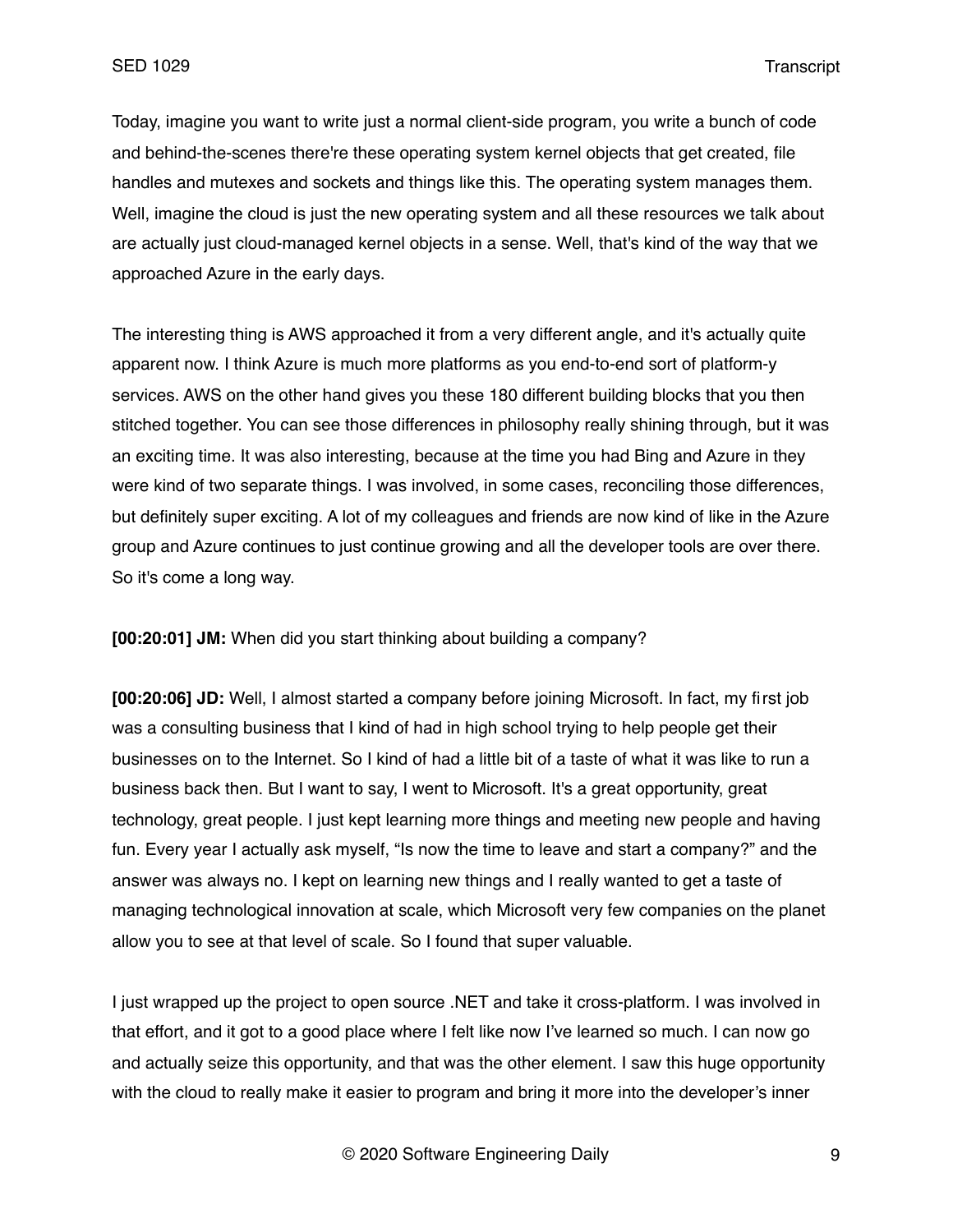loop. So the timing is perfect. It just so happen I had great cofounder who was ready to go at the same time. It was kind of serendipitous. So we said, "Hey, now's the time. We're going to make the leap," and we did. It's definitely not easy. It took a while to figure out kind of exactly what we're doing, but I'm so glad that we did.

### [SPONSOR MESSAGE]

**[00:21:51] JM:** DigitalOcean makes infrastructure simple. I continue to use DigitalOcean because of the low friction and attention to user experience. DigitalOcean has kept the experience simple and I can spin up a server in less than a minute and get high quality performance for a low price. For an application that needs to scale, DigitalOcean has CPU optimized droplets, memory optimized droplets, managed databases, managed Kubernetes and many more products. DigitalOcean has the flexibility to choose the right instance for the right workload and he could mix-and-match different configurations of CPU and RAM.

If you get stuck, DigitalOcean has thousands of high-quality tutorials, responsive Q&A forums and a customer team who treats customers respectfully. DigitalOcean lets developers focus on what they are building. Visit do.co/sedaily and receive \$100 in credit over 60 days. That \$100 can be put towards hosting or infrastructure and that includes managed databases, a managed Kubernetes service and more.

If you want to get started with Kubernetes, DigitalOcean is a great place to go. You can use your \$100 to start building your distributed system and you can get that \$100 in credit for free at do.co/sedaily.

Thank you to DigitalOcean for being a sponsor of Software Engineering Daily.

### [INTERVIEW CONTINUED]

**[00:23:26] JM:** Well, it's 2020 and you're building an infrastructure as code company. What are the shortcomings of the available solutions for infrastructure as code? Why did you need to build an entirely new company around infrastructure as code?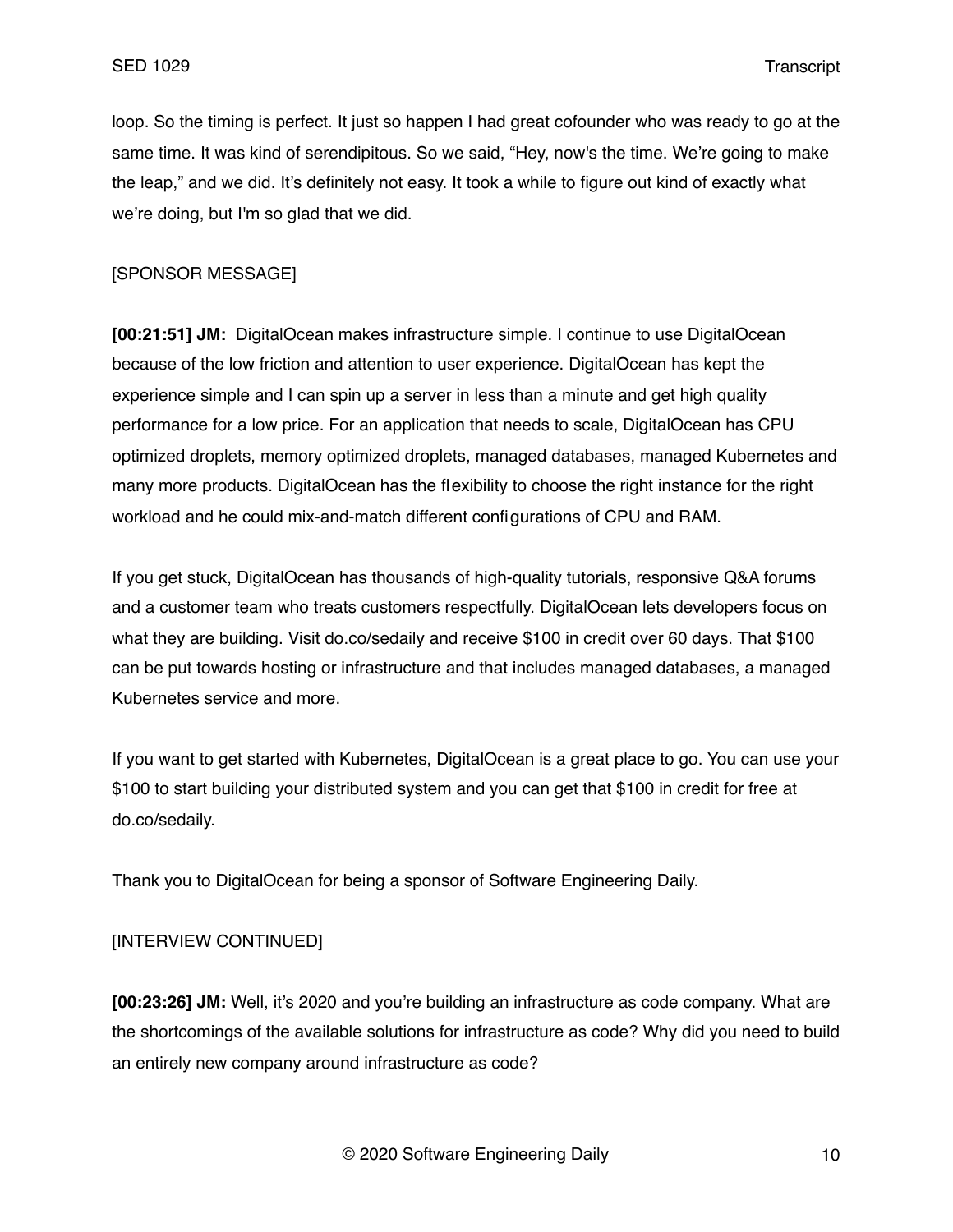**[00:23:42] JD:** Yes. So the first – How it started was I was seeing a lot of tooling around Azure and I saw Kubernetes and Docker Swarm and those days. It was a lot easier than Kubernetes, but then you had to manage your own etcd cluster if you want it to go in production. But I fell in love with that Docker inner loop and I saw AWS Lambda was out there and it was just – I saw these amazing capabilities and I just wanted to use them in my application. I wasn't coming from an infrastructure perspective. I was coming from I see these capabilities and I see what they can potentially do to my ability to build more powerful software. I want to use them.

I think I was just a lot more naïve than I should have been. So that led me to think, "Hey, imagine five years, every developer is going to be using the cloud in one way or another," and the cloud is kind of a superpower for people, right? Whether it's hosted managed databases or compute services so you can do event-driven computing using serverless or hosted AI/ML services that allow you to do speech recognition as part of your application, the cloud has all these superpowers and it's just so hard for developers to get access to it today. Sounds kind of the starting point, and I guess I eventually realized that until the infrastructure as code problem is solved in a way that integrates more seamlessly with the application development stack that we could never get to that level.

Really, I saw power in the way that AWS sort of has built their platform where it really is all these building blocks. The idea was infrastructure as code is just kind of a way to stitch together all these building blocks to build bigger things out of smaller things. That was the enabling capability that I thought we needed to make easier for developers and to really make accessible to developers.

I looked at the tools today and I was like, "Well, I don't want to learn a new language, and if I'm going to go through the trouble of learning a new language, it'd better be a great one," and that wasn't the case. There were a lot of DSLs. There was so much YAML. I mean, I just wanted to do a lambda, and the next thing I know I've got three times the amount of YAML as I have application code. That joy wasn't there, right?

I think one of the defining characteristics of what we have an application development is joy. You got great editors. You get interactive documentation. If you mistype something, it tells you. It's a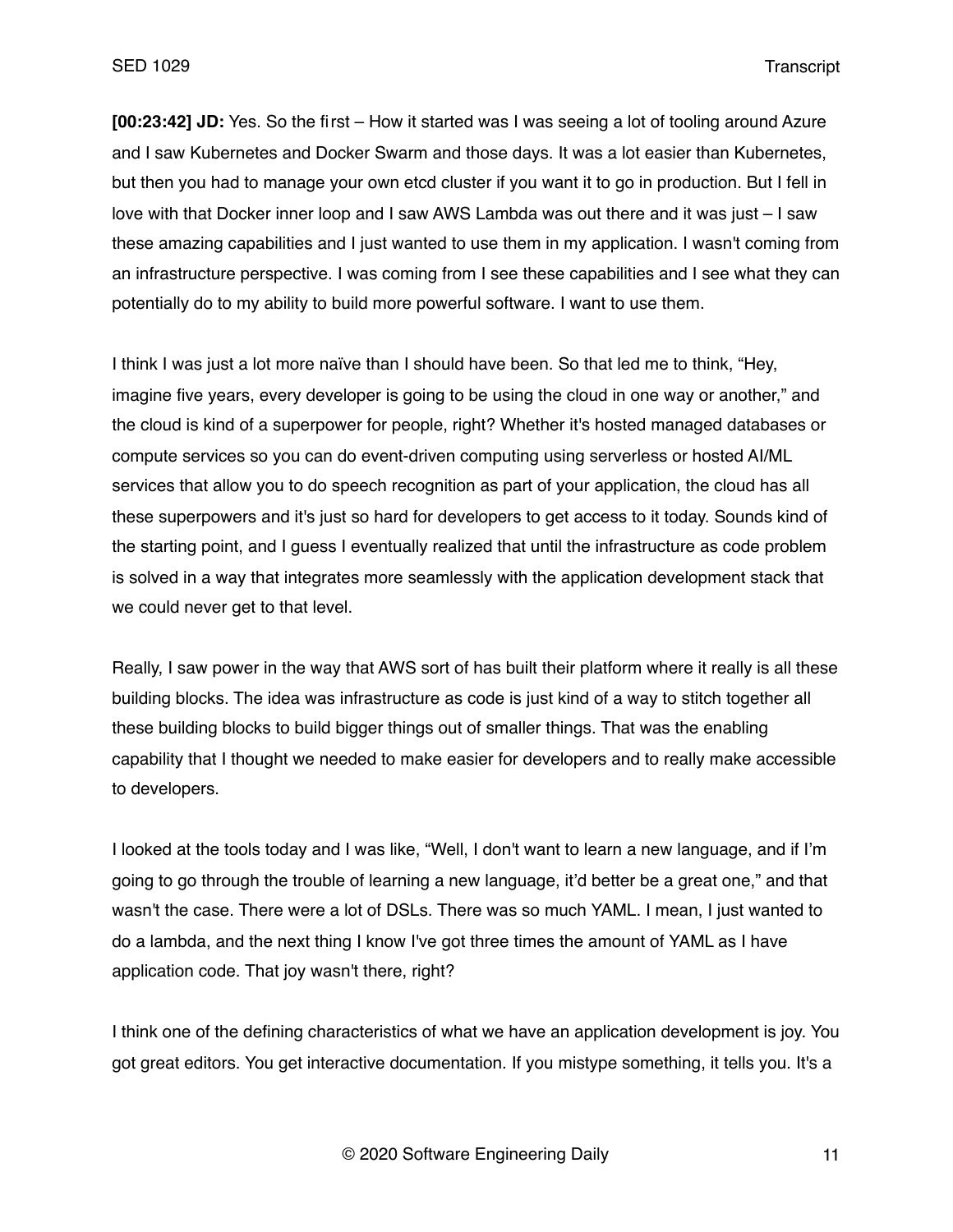great thing that we've got going there and I just wanted to bring that over to the infrastructure space, which frankly it seem like our standards were just a little bit lower than they should be.

**[00:26:24] JM:** There was a talk I heard where you mentioned Docker Swarm, and this comes to mind now. You are a fan of Docker Swarm, but as you know, Kubernetes won out. I wonder if you have any reflections on why Kubernetes won the container orchestration wars and just reflections on that time around what people want out of an infrastructure management tool. What did you learn from the container orchestration wars?

**[00:26:52] JD:** Yeah, it's a great question. Even though I'm a huge fan of Docker Swarm, I was always long on Kubernetes for a few reasons, and I can tell you why, but it's funny because people ask me a lot about Kubernetes and I think like Kubernetes is sort of should fade into the distance. I look at a lot of the – I mentioned, I work in parallel computing. I think back then you had to manage your own threads, and you didn't want to manage your own threads. You just want it to run tests or you want it to do data parallelism and it's like, "Well, I need some threads to run the compute. So now I have to manage them, and that's kind of painful because what if I have lots of competing demands? Well, there needs to be a scheduler, or there needs to be something doing resource management." So we came up with this thing called a thread pool, which is something that would like pool threads and schedule across them and make sure you didn't have too many, but you had just enough to make the most out of the resources you have.

I kind of view Kubernetes as filling that need, just instead of threads, you've got containers. I think this analogy, again, which known for taking analogies too far, but if you think of this cloud operating system, well, the containers are kind of the threads and you just want the cloud to manage the scheduling of them and you want to just declare, "Hey, I've got these 10 things that could run. Can you just make sure they do?"

Docker, the thing that hooked me was it's the first time I ever felt like, "Wow! I can just take a piece of code, an application, or a service and I can just package it up and run it in the cloud," and it's going to run in the cloud pretty much the same way that it ran on my desktop. Of course, you get into trickiness around networking and storage, but the problem is one thing is far less interesting than N things, and you almost certainly want a lot of them and they need to connect with each other.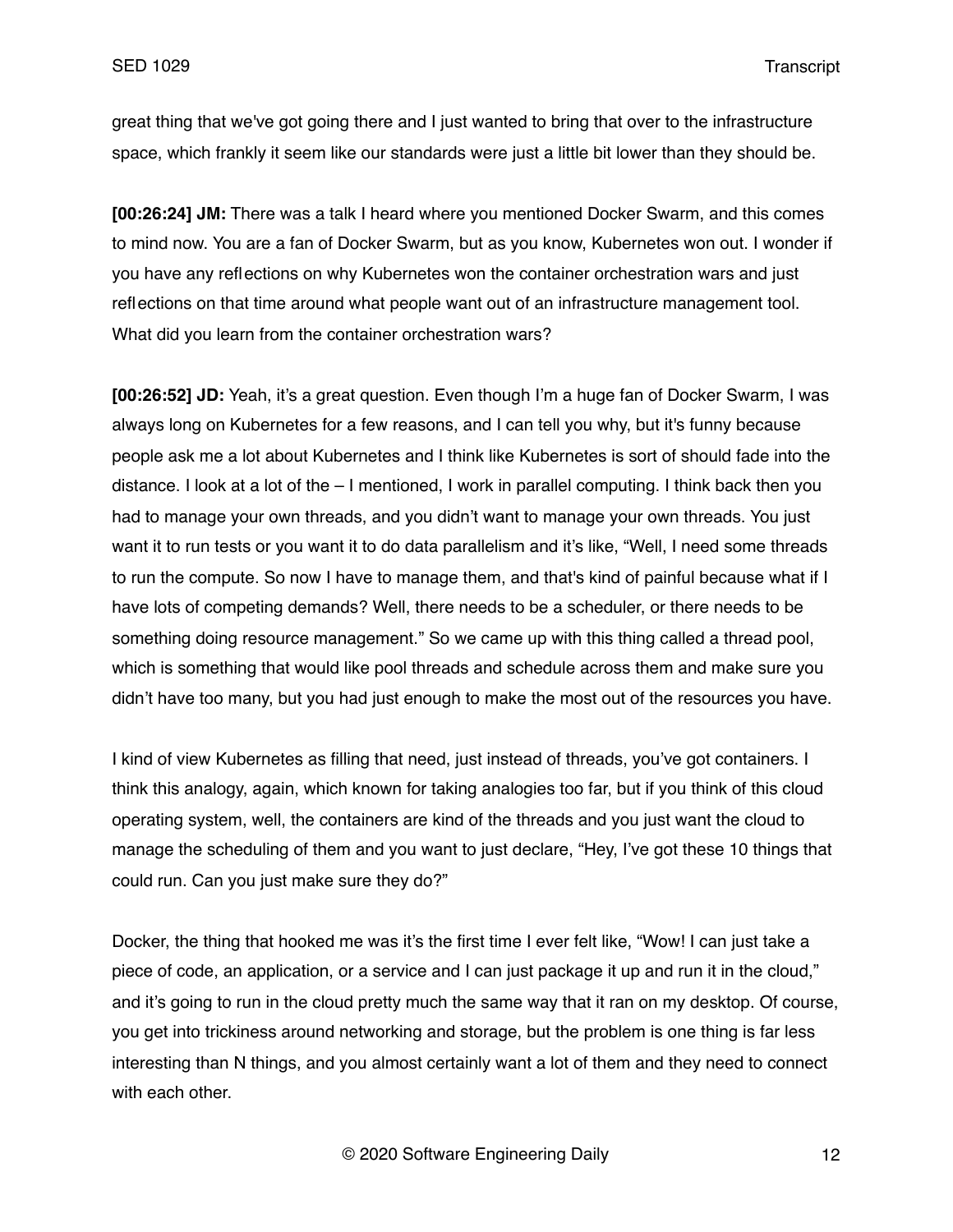Swarm to me, Docker Compose, I think it was called Fig before it became Docker Compose, I thought was great because it was easier. I've got a database. I've got an API server and a frontend and they connect in this way and you just run Docker Compose up and magic happens and it's great. The problem is running that in the cloud was then a huge drop off. You had to then manage your own etcd cluster.

The thing that was pretty clear to me early on is Kubernetes, although way more complicated, had already thought of the entire end-to-end set of challenges for how do you do that and how do you do that at scale informed by how Google did that. I always felt like Docker Compose was great for the simple case, but they were just learning as they were going all of those nasty issues that were going to come eventually where Kubernetes had already not solved all them, but at least thought about the hardest ones.

Honestly, I'm always a fan of publishing papers and research. With Omega papers and a lot of the precursors to Kubernetes, you could actually go and you could read all this deep thought and learnings and experiences. For me, that was why I thought in the early days Kubernetes, from a technology standpoint, is going to win out. It's now always the greatest technology or the best technology that wins, but in this case I think the need was so great.

Also, there's one other component to it, which is a lot of the customers we work with, they're using Kubernetes to basically get an approximation of a public cloud in their on-prem hybrid environments. So it's a way to modernize without needing to go bite off the entirety of the public cloud transformation so they can kind of tiptoe towards it. I think that's a huge reason why it's seeing a lot of success also.

**[00:30:37] JM:** Okay. Great. Now that we've taken the oblique approach, let's go more directly into Pulumi. I want to understand the programming model for Pulumi. Let's say have got a simple web application. Maybe it's literally just a server that serves requests to helloworld.info. When I go to helloworld.info, it just loads a page, it says, "Hello world," and I want to have this application be described in Pulumi infrastructure as code. What am I doing? What kinds of files am I writing? What does that even look like?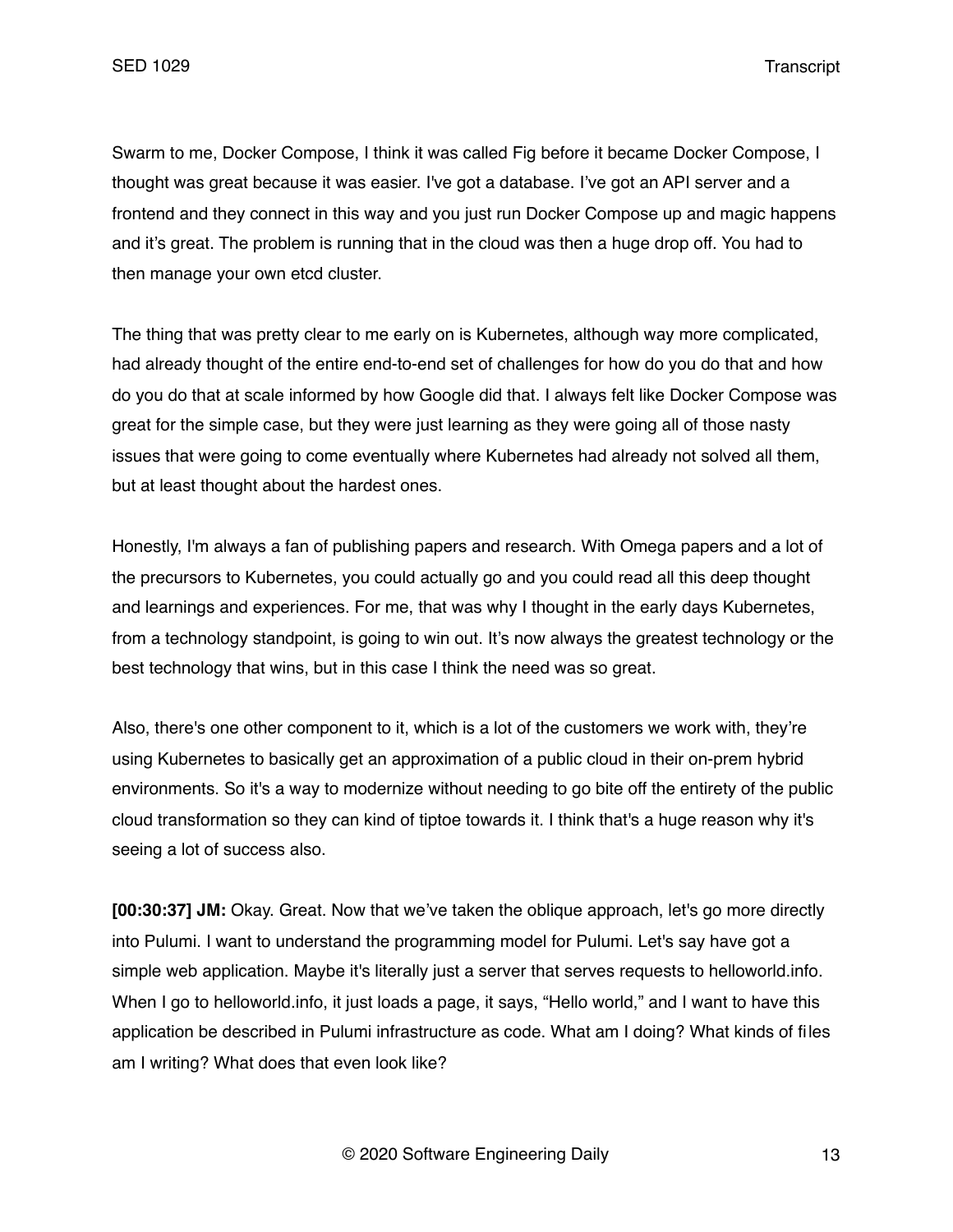**[00:31:19] JD:** Yeah. I guess the first, we have these nice little walk-throughs for getting started, and basically you have to make to top-level choices, one which language are you going to use, and two, which cloud are you going to host your web servers or web server on? We have Python, Typescript, JavaScript, Go, .NET, so that includes C#, F#, VB. That kind of dictates that style of the code.

I think one of the key things we've tried to do is make sure that every language feels idiomatic. Everything in Python is going to be snake case. In JavaScript, you're going to have things that might be promise-based. C#, you've got async await. That's just one thing to know. The project structure as a result is identical to the project structure in whatever that language is.

If you're using node, we use npm. NuGet for .NET, and pip packages for Python. Everything should feel like you're just at home right away. The same thing is true if you're an editor. If you want to use JetBrains, or VSCode, or Vim, or Emacs, everything, all the syntax highlighting, statement completion, everything, just works. But the key is you basically are going to declare the main function of your program. Essentially serves a slightly different purpose than it typically does, because what it does now is it declares the infrastructure state.

In your case, maybe you're using AWS EC2 VM's, for example. There's native that gets package. Whatever language you chose, you import that package and then you're going to say, "Hey, new aws.ec2.webserver and then every property available on EC2 web servers is exposed to. We try not to get in your way. Even though we're multi-cloud, we give you all the properties, all the resources available in each of the clouds. If you want to use CloudWatch for diagnostics or Route53 for DNS in AWS, you got all of that at your fingertips.

So we've got a lot of sample code and templates that you can start from so you don't – If you don't know everything about AWS, you don't have to like start from scratch. I will say one of the other things to know is because it's a programming language, we give you abstractions. For common things, like say you want a static website. Maybe want to do effectively what Netlify gives you but just hosted in AWS in S3. Well, we've got simple components to make that easy, and that's again the magic of programming languages. It turtles all the way down. You've got classes that can compose other classes. We can encapsulate some of the complexities so you don't have to go super deep on every cloud.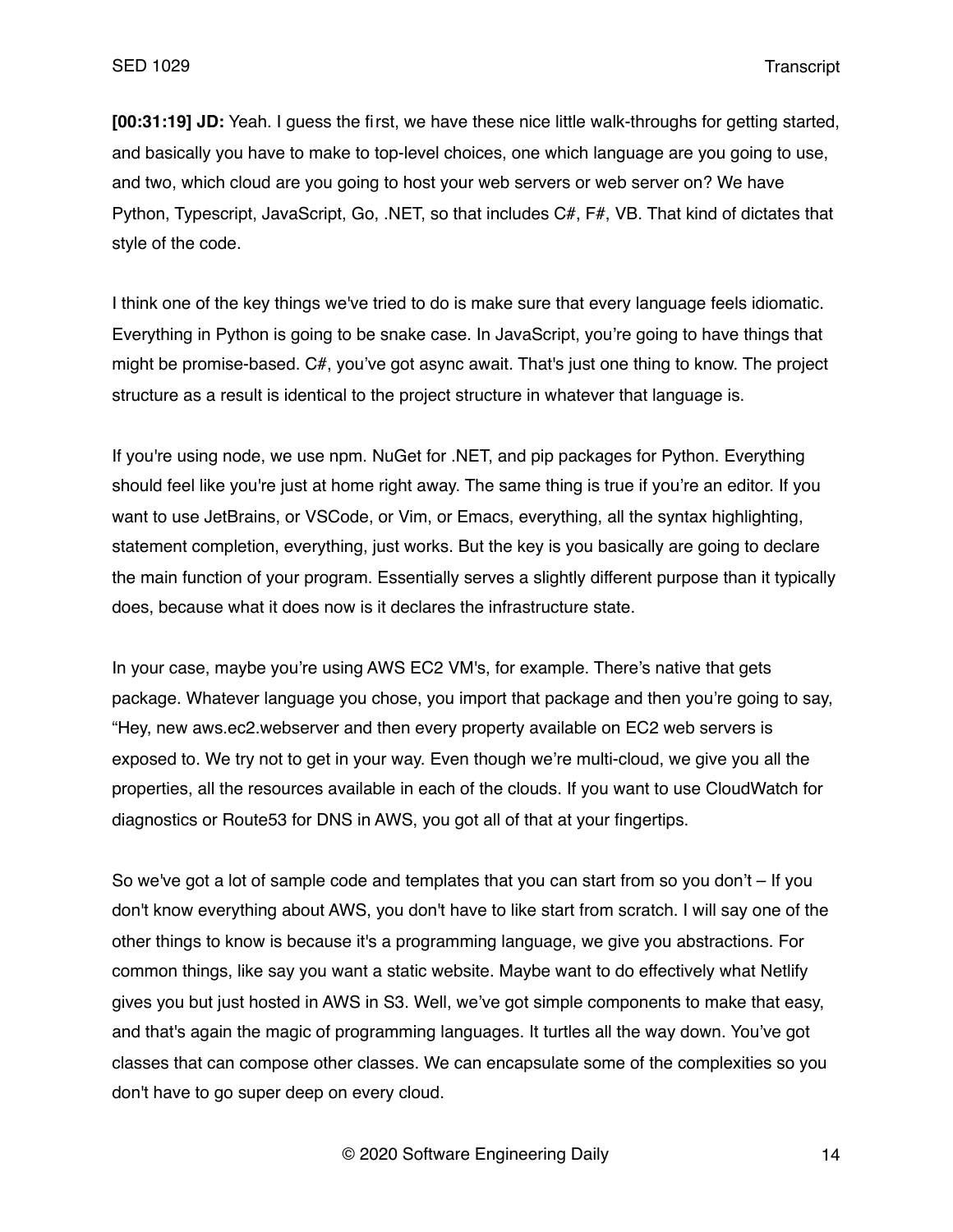**[00:34:07] JM:** Now, does this mean that Pulumi is essentially an SDK and the abstractions in the SDK are if I'm on the AWS Cloud, literally, the AWS abstractions, like I can say S3 bucket foo equals new S3 bucket, which is going to spin me up an S3 bucket. Meaning, you plug into the AWS SDKs. Is that an accurate description of what you do?

**[00:34:37] JD:** Yes. Yeah. We have packages for everyone of cloud providers that effectively just plugs into the SDKs, as you point out. The providers, it's pluggable. Actually, I have some customers who've implemented their own for different resources, but each one of those is projected into every language we support. AWS is available in all the languages. Azure is available in all the languages, but ultimately it's tying into those SDKs.

**[00:35:02] JM:** This is what to me sounds so hard, is it's by an N by N by N problem, because you've got three cloud providers with N services, an N programming languages that you support. Isn't that really hard?

**[00:35:18] JD:** It is incredibly difficult. I will say we just keep ourselves sane. We've come up with clever ways to manage the complexity. We actually have available, something like 36 different resource providers. It's not just AWS, Azure, Google. It's also Kubernetes. It's also New Relic, MailChimp, GitHub. Long list of providers there. I think we've taken a few key approaches to using existing provider implementations, like for example, you can actually take any Terraform provider and plug it in and that will just project it into all the different languages. So if you're using a Terraform provider you love, you can actually just plug that into the system and it's really easy.

Also, we do a lot of code generation. The provider model actually has sort of a schema at its core, and from the schema we can actually code generate all the different language SDK projections. Even though you've got AWS in Python, JavaScript, C# and Go, it's all generated from that same central shared logic. So we can test that and make sure the code generation is right and then we don't have to go and manually implement the SDK for every single language we support.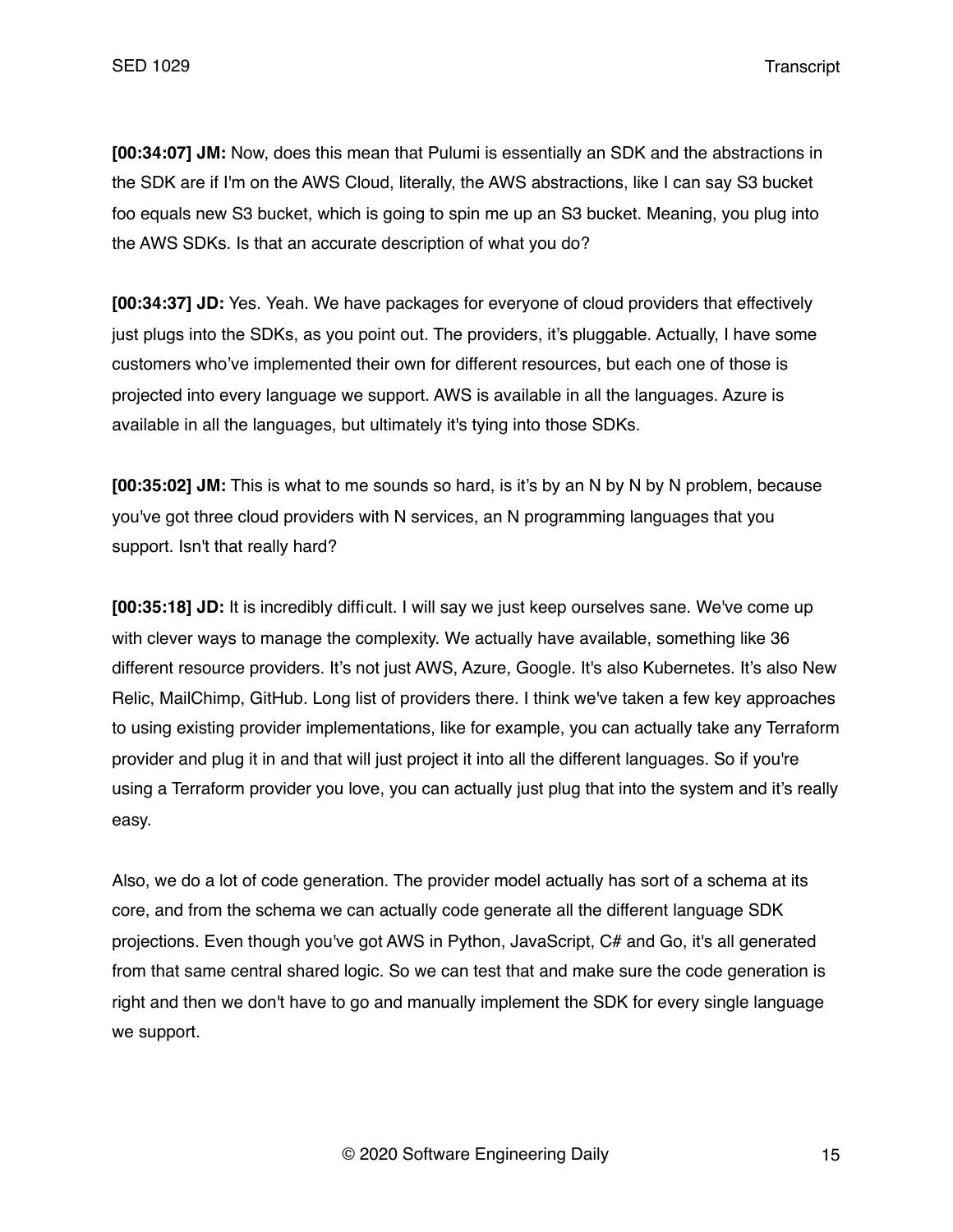Furthermore, one other thing we do actually, for Kubernetes, we actually code generate the schema itself based on the open API specification in Kubernetes itself, which means when Kubernetes ships a new feature, we have same-day support for it without us having to go do a bunch of manual work. You add all these things together and we've managed to tame that crazy explosion of complexity.

**[00:37:07] JM:** That's a powerful idea. If I understand correctly – By the way, when I said it was an N by N by N problem, it's actually N by N by N by N, because I forgot to say N services per cloud. N by M by P by Q or whatever. Sorry. But what you said is actually really interesting. If I understood correctly, Kubernetes for example, you can have code generation tools that can – Essentially, if Kubernetes comes out with some new feature, you can have an automated way of saying, "Okay. We acknowledge this new feature exists in Kubernetes. Now we have to make this – We have to generate code that makes this feature available in the Pulumi SDK," and you could do the same thing theoretically if MailChimp updates their API. You could say, "Okay. Now they've added an additional call to MailChimp and we can just run our code generation tools and have then magically ingested into the Pulumi SDK and we could theoretically do the same thing for AWS and Google and so on. That's what you do or am I understanding you correctly?

**[00:38:14] JD:** It is. Not universally. We do it wherever we can. We're actually working with a lot of different folks to move more in that direction. Azure, for example, actually does publish all these open API specs and they themselves generate their SDK out of them. So that's an area where we're working with them to sort of move that forward.

Google has a project called Magic Modules, which effectively does this as well. I think the unfortunate bit is there's kind of a lack of standardization. It really does it slightly differently. Even though Kubernetes, for example, has open API specs, there is a little bit of glue that we have to implement. For the most part, it's general that works for any new service, but it's things like – If you think about the provider has to do, it needs to know how to create read, update and delete resources.

Usually, the open API spec describes the resources, describes all the properties and describes the APIs to perform those crud operations. But how do you wait for an operation to complete? What if an operation requires two calls to something instead of just one? Is there a way to

© 2020 Software Engineering Daily 16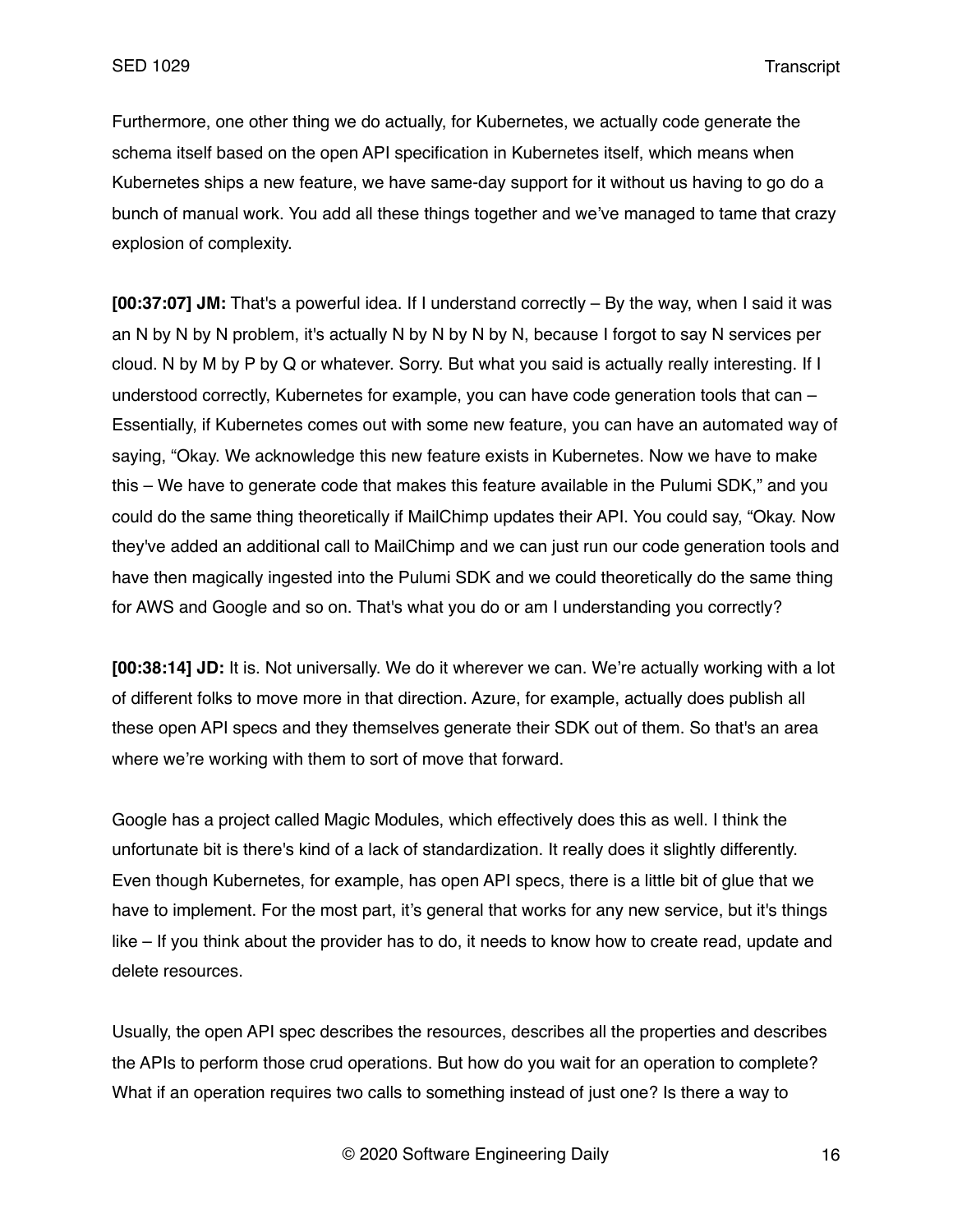cancel operations if I control C my deployment or something? Those are the sorts of things that tend to be kind of bespoke for each of the different open API specifications.

But the nice thing is people are generally moving in that direction because people realize it leads to consistency. It leads to better tooling and better automation and it just makes everybody's lives easier. I kind of wish there was a CNCF standard for this is the resource model specification that everybody's kind of moving towards. Who knows? Maybe we eventually get there.

### [SPONSOR MESSAGE]

**[00:40:10] JM:** When I'm building a new product, G2i is the company that I call on to help me find a developer who can build the first version of my product. G2i is a hiring platform run by engineers that matches you with React, React Native, GraphQL and mobile engineers who you can trust. Whether you are a new company building your first product, like me, or an established company that wants additional engineering help, G2i has the talent that you need to accomplish your goals.

Go to softwareengineeringdaily.com/g2i to learn more about what G2i has to offer. We've also done several shows with the people who run G2i, Gabe Greenberg, and the rest of his team. These are engineers who know about the React ecosystem, about the mobile ecosystem, about GraphQL, React Native. They know their stuff and they run a great organization.

In my personal experience, G2i has linked me up with experienced engineers that can fit my budget, and the G2i staff are friendly and easy to work with. They know how product development works. They can help you find the perfect engineer for your stack, and you can go to softwareengineeringdaily.com/g2i to learn more about G2i.

Thank you to G2i for being a great supporter of Software Engineering Daily both as listeners and also as people who have contributed code that have helped me out in my projects. So if you want to get some additional help for your engineering projects, go to softwareengineeringdaily.com/g2i.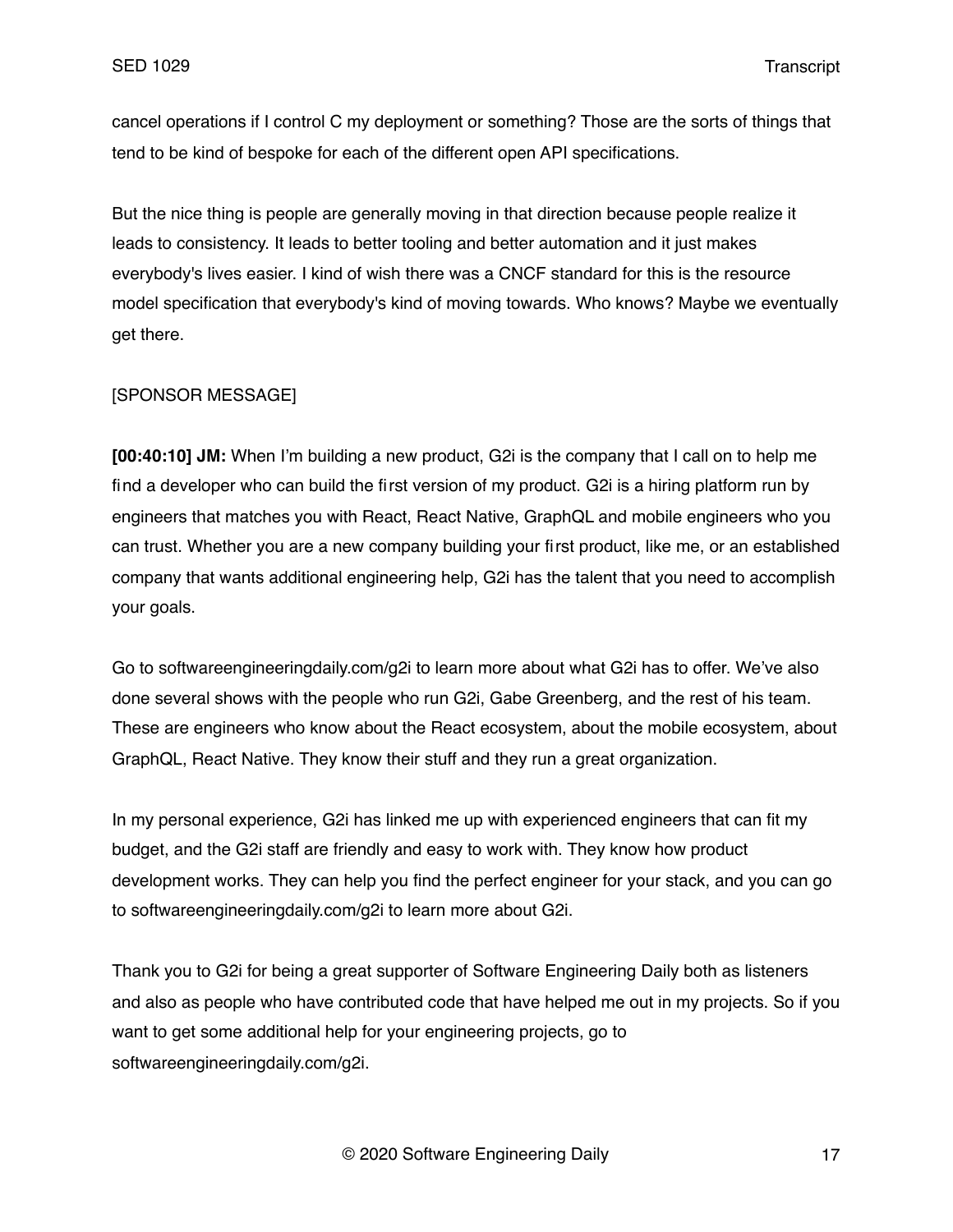## [INTERVIEW CONTINUED]

**[00:41:58] JM:** My understanding is it what's hard about doing that kind of thing even through all the mighty power of the CNCF is that AWS just has too much gravity and you can't really have the CNCF telling AWS what to do, because AWS could just say, "No. We don't want to standardize. We want to be AWS. We just want to do whatever we want to do." I remember having some of this conversation with some of the people that were trying to do like an open event specification to do like the functions as a service, to make the functions as a service world more open and more heterogenous, and AWS was just kind of like, "I don't think we really want to get involved with that. I think we just kind of want to stick with lambda being the concrete that cements you to AWS." Is AWS playing nice in terms of making their specifications open and – I don't know, open enough to allow this kind of code gen that you want to do?

**[00:43:02] JD:** Yeah. Actually, I completely agree. If AWS weren't to participate in that sort of effort, it just wouldn't be worthwhile, especially the whole goal is to standardize on cloud resource provisioning. AWS is a sizable percentage of that, that market. But they actually are. If you look at a lot of the cloud formation, documentation and schemas are actually open source. I think the key thing is it actually makes it easier for the cloud providers to build an ecosystem around their tools. For example, cloud formation –

**[00:43:34] JM:** It's like regulatory capture.

**[00:43:37] JD:** Well, actually it makes their lives easier too. It's much easier to – Instead of implementing every single one of these things by hand, it's a lot easier if you actually have a model. Now, whether you open source that model and share it or not is the separate question. But I definitely see a lot of folks who are interested in that direction. I think it's probably a little bit pie-in-the-sky to say that we'll ever have one standard, because in AWS's defense, they did kind of come first. So they've learned a lot about their APIs and not all of their API shapes can conform to one standard at this stage. Like EC2 and S3, if you look at their APIs, they're definitely a lot less standardized than, let's say, EKS and some of the more recent ones. I think some folks like Azure, Google Cloud have had the advantage of starting a little bit later so they could have introduced some of that standardization sooner.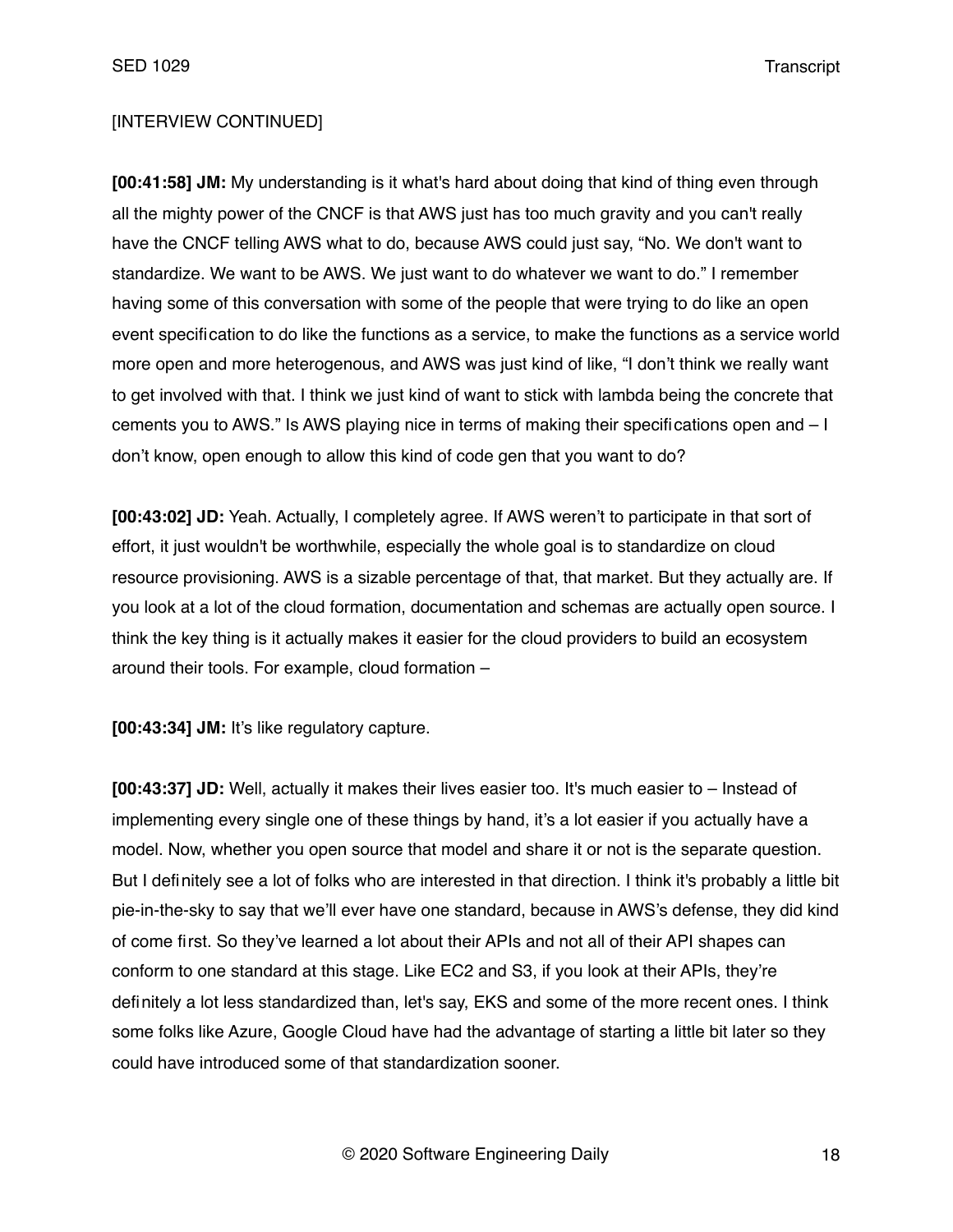I think that's why Azure really is pretty uniform. They have this open API spec, which kudos to them, they knew early on that, "Hey, we really want to standardize on this." So they were able to do that, but it's hard to retrofit that.

**[00:44:46] JM:** But in any case, a lot of the stuff you can probably – Even if there were some kind of AWS APIs on the long-tail that were hard to get your Pulumi SDK properly updated with, the basics, you want an S3 bucket storage. You want maybe an RDS database. These things are probably not going to change for the most part. If you standardize your SDK around them, you can deliver to the developer the kind of experience that you want. If I understand it correctly, you want to give to the developer a programmable SDK that really simplifies this cloud experience instead of being this nightmare of having to go into the console and have to do these things or to have a bunch of different SDKs that are built by different AWS teams. You have this unified experience in Pulumi that really simplifies things.

**[00:45:52] JD:** Yeah, absolutely. A lot of our customers have to go to different clouds. So the fact that even though the APIs are different, you're still using the same tools, you're still using the same languages, you're still using the same method of deployment. It's really important to them. I think another interesting thing for us is we let you kind of spin up new environments very easily.

Let's say, in your example, the RDS database. What if we want to test an environment? Well, a lot of our folks that are using Pulumi are spinning up ephemeral environments in their pull requests and just doing testing and validation and then tearing them down. That workflow is important also. This whole how do you do CICD in addition to just how do you write the code, but how do you actually orchestrate the deployments and how do you manage lots and lots of environments at scale.

**[00:46:47] JM:** If I'm only in AWS, what advantage do I get from using Pulumi over the AWS SDKs and infrastructure as code tools?

**[00:47:01] JD:** Definitely, we support cloud native technology. If you're using Kubernetes, Helm, any of those technologies, we'd let you have one standard way of going about it. I think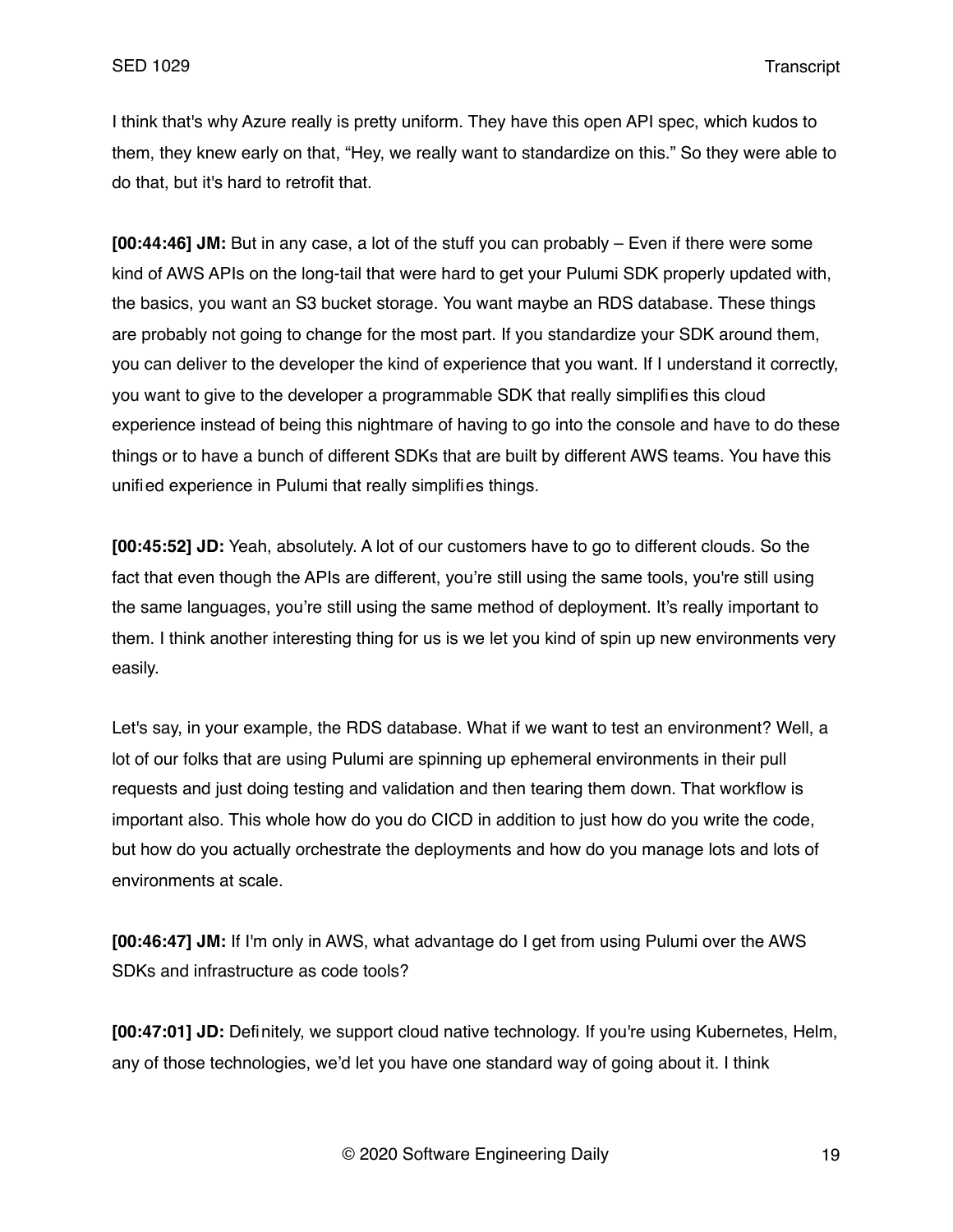especially compared to cloud formation, which is YAML-based, the ability to use different languages that you're already familiar with is huge. We have a bunch of librarians as well.

Let's say you want to run a load balance service in ECS Fargate. Maybe you're not using Kubernetes. Frankly, ECS Fargate is quite a bit simpler to use if you're on the golden path than, say, Kubernetes. We have a way in 20 lines of code where you spin up an entire Fargate cluster. You build and publish a Docker file in your microservice to a private ECR registry. You spin an ALB load balancer and all the Fargate definitions that use your Docker image.

Honestly, that would be probably 1 to 2,000 lines of cloud formation YAML and you can write in 20 lines of your favorite language. You run pulling me up and sort of magic happens and out the other end pops a Fargate cluster with a load balance service running your Docker container. I think you just get way more done. Honestly, a lot of folks who think they're single cloud today, you'll be surprised down the road whether you're selling your product to customers that are running in AWS and you want to be able to reach Azure customers too, or some folks get acquired, or the economic situation changes. It's like actually standardizing on one workflow and tools that you know in the future can go to any cloud. It's actually kind of a nice insurance policy that happens well.

**[00:48:50] JM:** If I heard you correctly there, the idea is that because of how Pulumi is architected and because of how the SDK works and because of the integrations with programming languages rather than raw YAML, you just are writing fewer lines of code.

**[00:49:08] JD:** Quite a bit fewer. In fact, I think the first time we knew we were really on to something, we actually helped somebody go from 20,000 lines of YAML in their cloud formation templates down to 500 lines of JavaScript. Just straight NodeJS code, and the developers loved it because they had no idea what was in those 20,000 lines of YAML. They're afraid to touch. There's so much copy and paste going on. They've really kind of hit a wall and then they moved to this model and the developers are running full speed ahead.

This is a smaller startup where they just didn't want to even have like a separated infrastructure team. They had like an SRE who is really good at networking infrastructure and clustering, but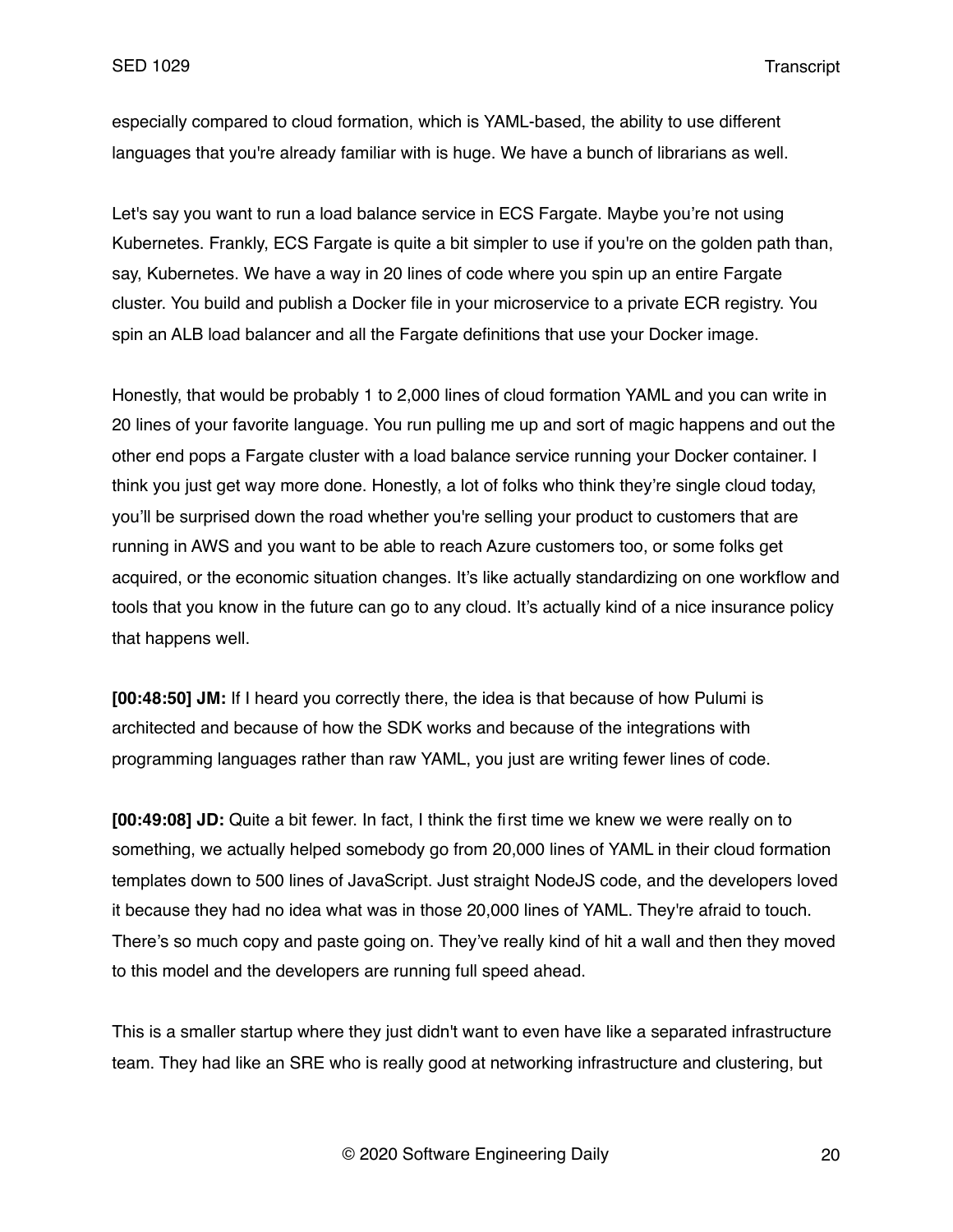they really wanted to let their developers just kind of run full speed ahead and just let them do that. That's definitely a pattern that's played out time and time again.

**[00:49:56] JM:** The easiest comparison to draw between Pulumi and something else I think is to Terraform. How does Pulumi compare to Terraform?

**[00:50:04] JD:** Yeah. I think Terraform is definitely is the household name. It's the gold standard for current infrastructure as code. I would say the DSL-based infrastructure as code approach. I think a number of things. One, Terraform 0.12 actually introduced some sort of for loop capabilities and quasi programming language constructs, and it's really an admission that my experience with programming language design has always been DSL's work great in the early days until you start pushing around the edges and you realize, "Oh! I actually wanted a full fullblown language," and then you're forced to do these things with DSL's. You introduce kind of quasi programming language capabilities, but they're never quite as good as the real language. Then you start getting pushed in weird directions. Like what if you want functions? What if you want classes? What if you want package management? Well, at that point, you just want a language, right?

So we see that a lot of folks, whether it's because you're copying and pasting too much, or the other side of things is developers oftentimes don't want to learn a new DSL especially if it's a huge step backwards for them. They lose access to the IDE's that they love. They lose access to their test frameworks. Really, I think that's kind of where things start breaking down is kind of like a huge step up for the infrastructure team where they're not more productive. They can share and raise best practices. Then for the developers, they're kind of not afraid to touch it anymore.

Terraform, definitely, they've ceded that provider ecosystem, I think, which is great. That's why we added these sort of adapters so you can tap into those. But, definitely, I think Terraform users also kind of understand why Pulumi is great, because it solves a bunch of problems that they currently have.

**[00:51:53] JM:** The adaption process of Pulumi for a detailed complex enterprise application, what does that look like? If there's somebody out there who is working at a big enterprise and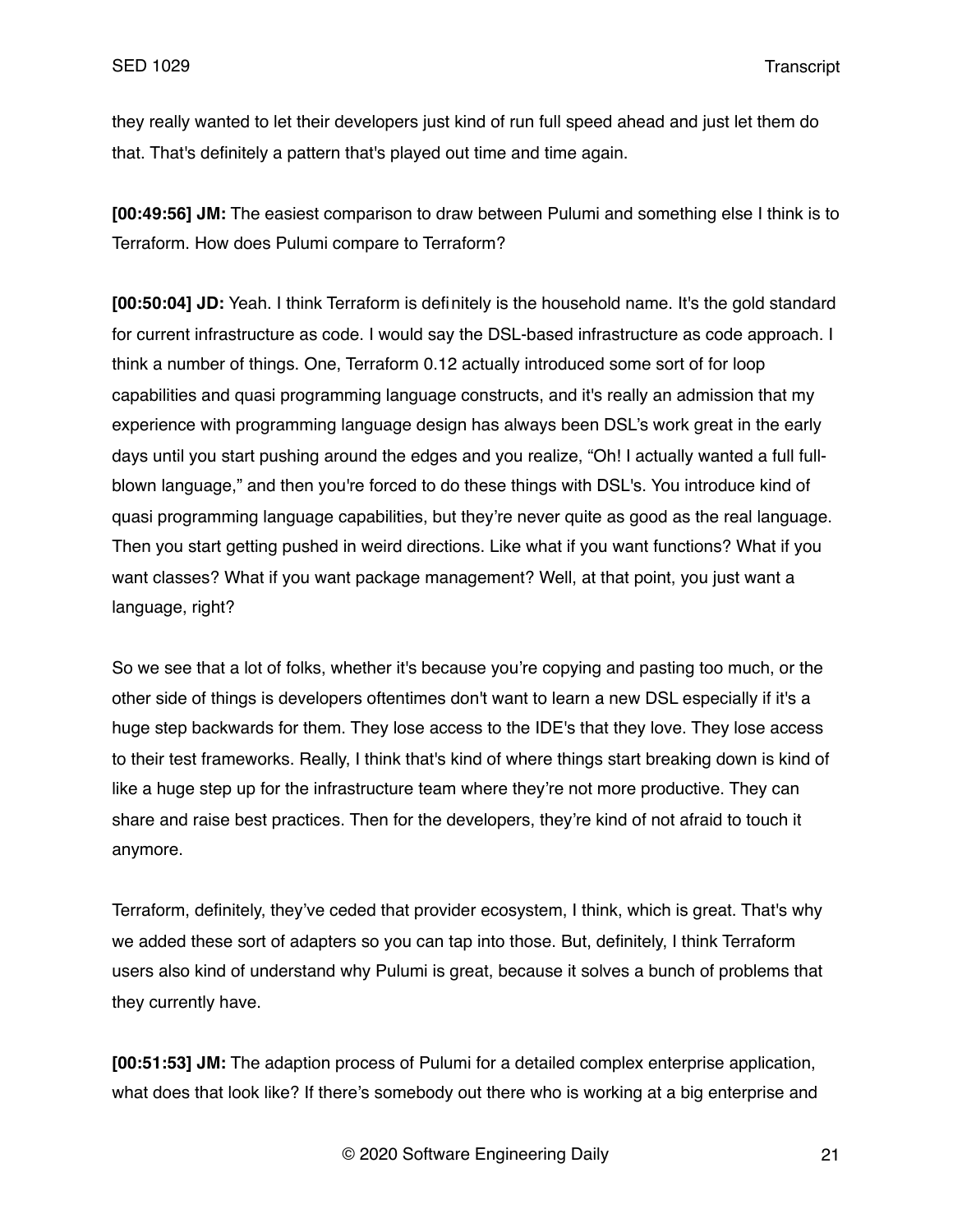they're curious about Pulumi, all these things that you're saying resonate with them. They want an ability to write infrastructure as code in their favorite language, whether it's JavaScript, or Python, or Go, or whatever. They want to combine declarative and imperative code. How do they get started? What is the kind of the entry point for a complex application?

**[00:52:31] JD:** I'd say Pulumi is open source. So in terms of just how do you get started? It's pretty easy to get started and to try something else. Most people will start by just trying something out, and it's usually like what you are asking earlier. It's, "Hey, let's see if I can spin up a web server. Let's see if I can spin up a new microservice or a serverless function or Kubernetes cluster. I see a ton of people doing it for clusters.

That's usually the first step, is like familiarize yourself with the tool and see what you do about it, and then usually it kind of becomes more apparent where the opportunity to leverage it might be. What that tends to be is let's say you're adding new infrastructure to an existing set of infrastructure. Again, going with your, "It's a big enterprise, a big project," maybe you've been tasked with, "Hey, we need to adapt EKS," Amazon's hosted community service.

Well, it turns out, we have a bunch of packages for that, a bunch of playbooks, in fact, because it's actually not that easy to do in terms of hooking it up to CloudWatch and Route 53 for DNS and ALB for ingress. Usually, it's important to find what is a scoped proof of concept that I can start with and prove that, "Hey, this is going to work for me."

We have a bunch of integrations into existing systems. Oftentimes, maybe you're using GitLab pipelines for deployments. We just plug straight into that, and Spinnaker, and Travis, and Jenkins and all these other systems you might have already be using. We're trying to make it really easy to integrate into your existing systems.

Another area where we make it easy is if you are coming from Terraform, we have ways to coexist. Either you can reference existing Terraform state files. Maybe your VPC is in a Terraform state file. You don't want to go rewrite that yet. But you want to spin up this EKS cluster that uses the VPC. Well, that's easy to do. Then we actually have tools to convert from Terraform source code translators that will actually translate from HCL into JavaScript or Python. We offer a bunch of other tools too, like adapting existing infrastructure so that when you decide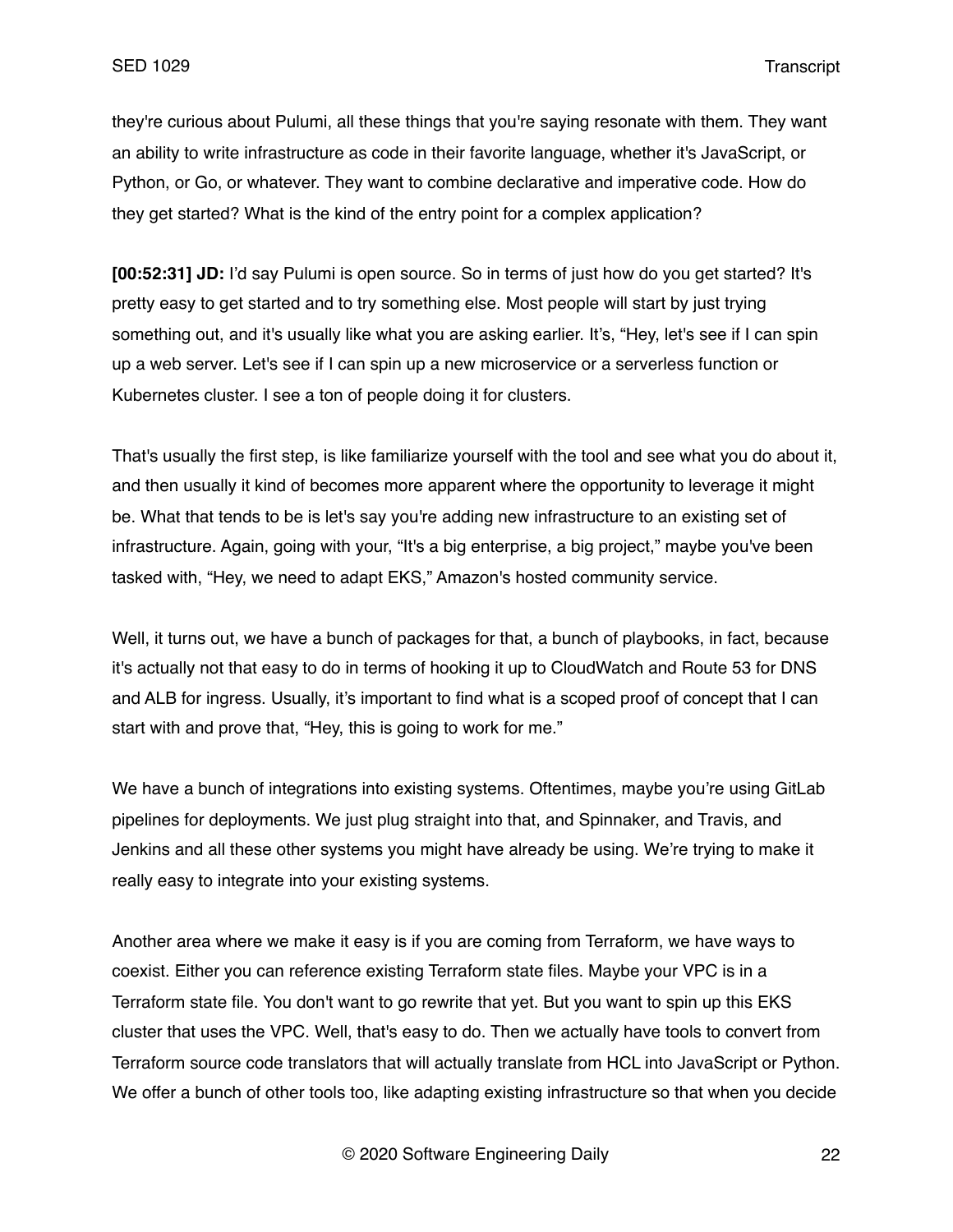– Like we've had people, like major companies that you would recognize that have said, "Hey, we're going to just go all-in on Pulumi and we're going to convert all of our existing live environments on-the-fly to Pulumi." That sort of thing is possible and we've created a bunch of tooling and playbooks to make that easier.

Usually, how do you get started? Have a really focused POC where you can have a clear success that you feel good about that you can then go show your colleagues, you can show your manager and start building up support for a broader adaption.

**[00:55:13] JM:** I guess just to wrap up. I know we're up against time, but I'd love to get a little bit of understanding of where the business is going and what the revenue opportunities are, where you're actually going to be making money with Pulumi, the company.

**[00:55:29] JD:** Yeah. We really focus first and foremost on building an open source ecosystem, that to-date, that remains the most important thing to us, because we think happy, healthy ecosystem, that's the rising tide to lift all boats. That's the thing that we're really focused on. Frankly, we're seeing phenomenal success there.

People really do fall in love with the tool. I mean, some of the stuff I see on Twitter just makes me so happy and smile every time, like, "Pulumi gives me superpowers. I love this thing." So we want to keep growing and nurturing that. I think we made a smart decision early on, which was we're not going to hold anything back. It's all open source. We're not going to do core. Instead, we're going to offer SaaS. SaaS is kind of the business model."

When you download the open source, it offers, "Hey, do you want to use the free SaaS to store your state and do kind of deployment management and things like that? The analogy I draw is like you can use git without using GitHub or GitLab, but it's so much easier to use Git with GitHub and GitLab and they offer free tiers, and if you want to use it in your team, it's really hard to use git by itself without something like a GitHub in a team.

That's sort of how the Pulumi CLI and SDK works with our SaaS product. We've got really cheap option for kind of teams just getting started. \$50 month for a number of people and projects and then all the way up to the enterprise edition that has some advanced features